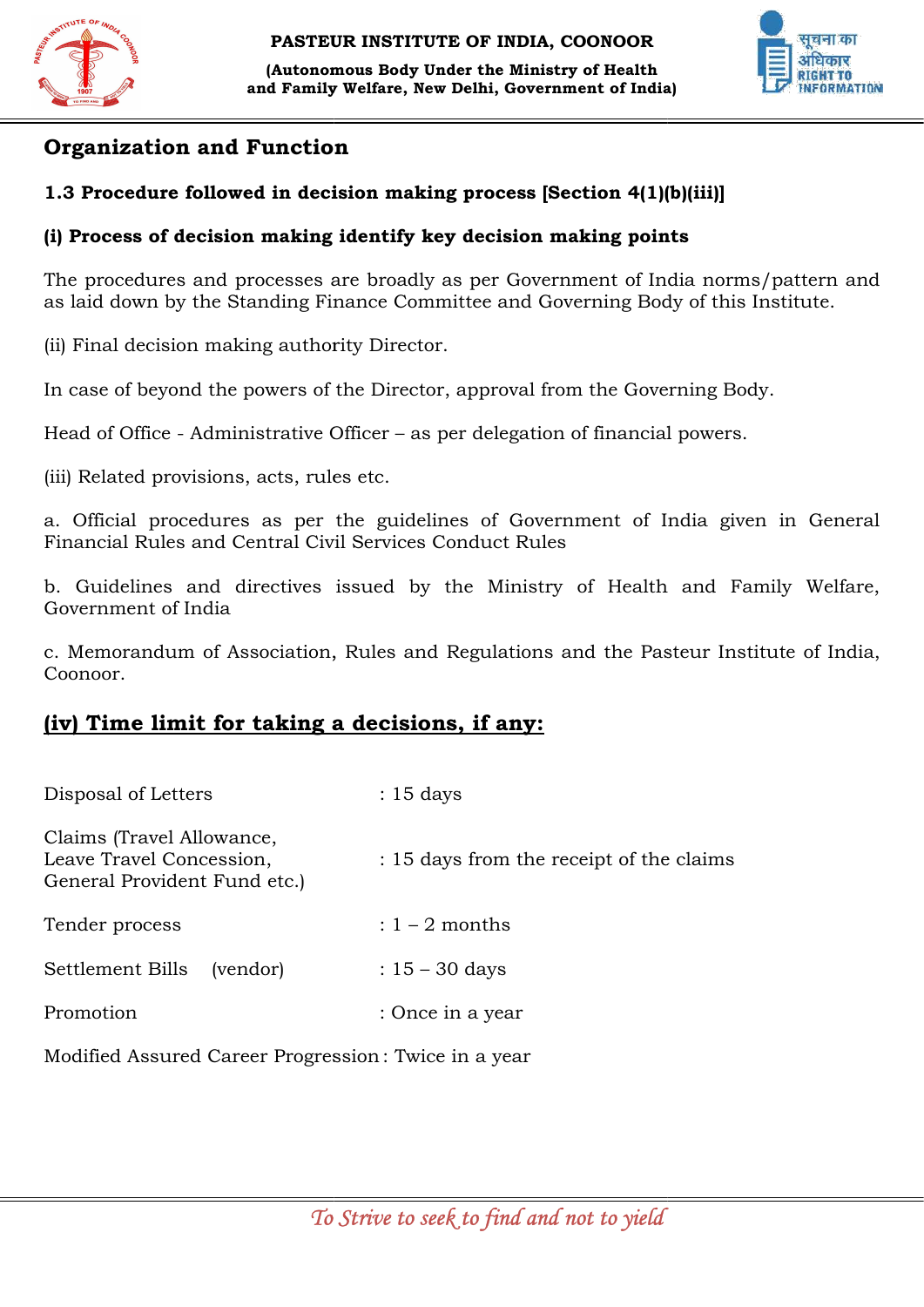



# (v) Channel of supervision and accountability

| S.  | Type of cases                                                                                                            | <b>Channel of</b>                        | Level of final |
|-----|--------------------------------------------------------------------------------------------------------------------------|------------------------------------------|----------------|
| No. |                                                                                                                          | submission                               | disposal       |
| 1.  | <b>Policy Matters</b>                                                                                                    | Director                                 | Governing Body |
| 2.  | Quotation from Suppliers                                                                                                 | <b>Purchase Section</b>                  | Director       |
| 3.  | Application form for recruitment to                                                                                      | Administrative Officer                   | Director       |
|     | various regular/contract posts                                                                                           |                                          |                |
| 4.  | Bills (Vendor)                                                                                                           | Accounts section                         | Director       |
| 5.  | Application forms for grant of                                                                                           | Administration section                   | Administrative |
|     | various leaves                                                                                                           |                                          | Officer        |
|     | Application for special kinds of<br>leave and Group A officers                                                           |                                          | Director       |
| 6.  | Application/Request for issue of<br>Experience Certificate/No Objection<br>Certificate                                   | Administration section                   | Director       |
| 7.  | Application for grant of Leave<br><b>Travel Concession</b>                                                               | Administration section                   | Director       |
| 8.  | Application for reimbursement of<br>Children Education Allowance for<br>regular staff                                    | Accounts section                         | Director       |
| 9.  | Application for permission to<br>participate in<br>Conference/Seminar/Workshop                                           | Administration section                   | Director       |
| 10. | Purchase Requisition                                                                                                     | Purchase section                         | Director       |
| 11. | Request for refund of Earnest<br>Money Deposit                                                                           | Purchase section/<br>Maintenance section | Director       |
| 12. | Travel Allowance Bills/Leave Travel<br>Concession Bills/News paper<br>allowance/Reimbursement of<br><b>Medical Bills</b> | Accounts section                         | Director       |
| 13. | Income Tax returns of regular staff                                                                                      | Accounts section                         | Director       |
| 14. | Annual Property returns                                                                                                  | Administration section                   | Director       |
| 15. | Progress Reports of Ph.D.<br>scholar/proposal copies/research<br>proposals                                               | Directors Office                         | Director       |

#### 1.3. Procedure followed in decision making process

- 1. Process of decision making Identify key decision making points
	- ocess of decision making Identify key decision making points<br>○ Administration & Accounts: Office Superintendent Administrative Officer Director
	- o Purchase: Officer-in-Charge Purchase Committee Director
	- o Estate: Officer-in-Charge Controlling Officer Estate Committee Director
	- o Production Process: Section-in-Charge Officer-in-Charge Controlling Officer – Director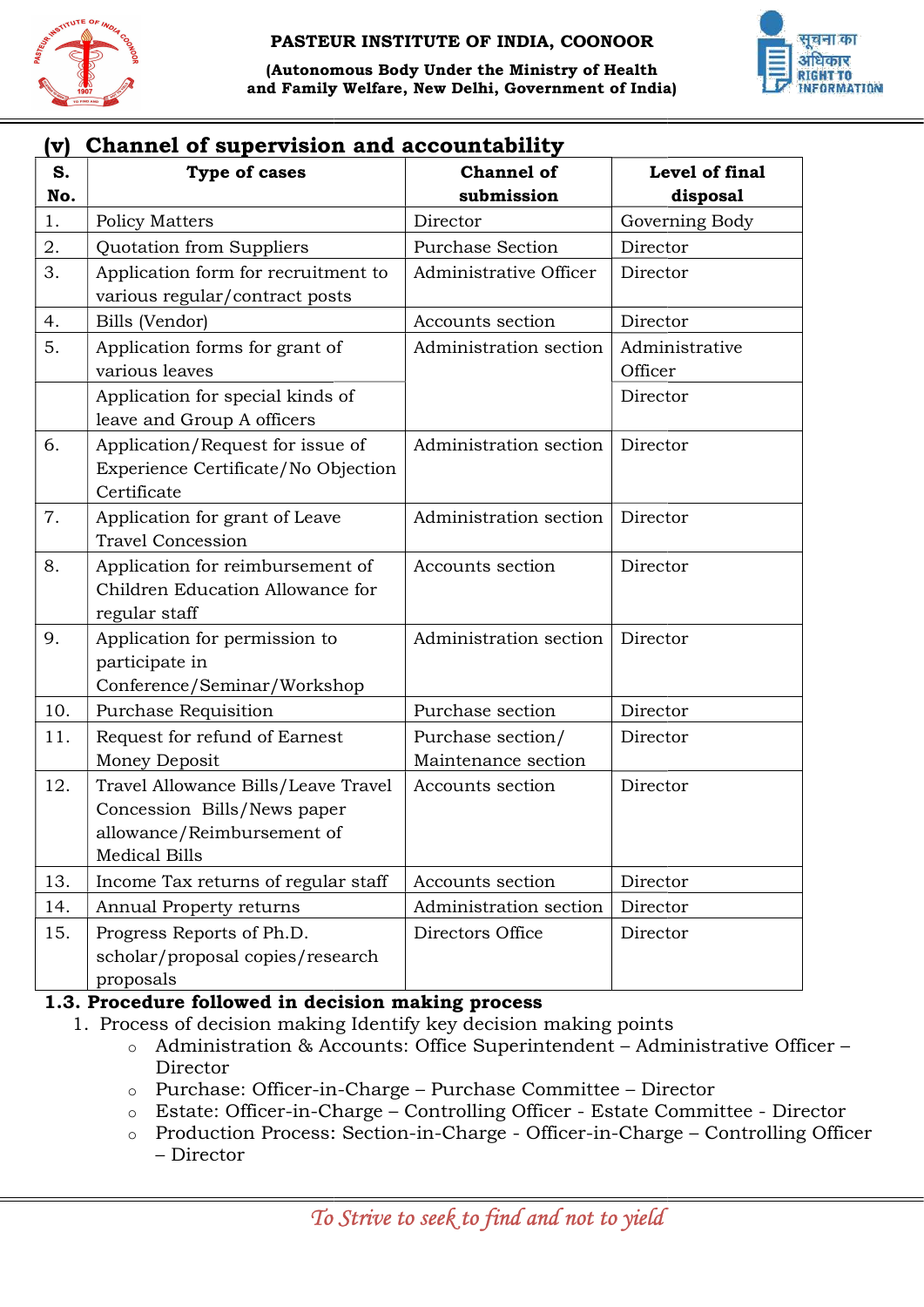

#### 1.4 Norms for discharge of function

#### 1.4.1 Nature of functions / services offered

- $\triangleright$  Production of Diphtheria, Pertussis, Tetanus group of vaccines
- $\triangleright$  Rabies Diagnostic Lab and treatment center to cater the need of the general public.
- Academic programmes like Ph.D. Microbiology, Biochemistry and Biotechnology (Part time & Full time) affiliated to Bharathiar University, Coimbatore and M.D (Part time & Full time) affiliated to Bharathiar University, Coimbatore and N<br>(Microbiology) affiliated to Tamilnadu Dr. M. G. R Medical University, Chennai.

#### 1.4.2 Norms / standards for functions / service delivery

- $\triangleright$  Schedule M for production and Testing vaccines.
- → Schedule M for production and Testing vaccines.<br>→ Rules, Regulations & Bye-law for day-to-day administration.

#### 1.4.3 Time-limit for achieving the targets

# 1.4.3 Time-limit for achieving the targets<br>Tentative time lines for the release of batches to Universal Immunization Programme

| S.<br>No. | <b>Key Mile Stones</b>                                                                                                                                                   | <b>Target date for</b><br>Completion                                                                                                        |
|-----------|--------------------------------------------------------------------------------------------------------------------------------------------------------------------------|---------------------------------------------------------------------------------------------------------------------------------------------|
| 1.        | Completion of construction of new facilities (7 new<br>facilities, 2 modified facilities)                                                                                | Completed Dec.2018                                                                                                                          |
| 2.        | Facilities taken over by PIIC                                                                                                                                            | Completed March 2019                                                                                                                        |
| 3.        | Pre NRA audit by NRA                                                                                                                                                     | Completed 28th & 29th<br>March 2019                                                                                                         |
| 4.        | Submission of application for NOC in CT-11                                                                                                                               | Completed 09.08.2019                                                                                                                        |
| 5.        | Submission of application for test license in Form<br>29 to manufacture drugs for the purpose of<br>examination, test and analysis.                                      | Completed 10.09.2019                                                                                                                        |
| 6.        | Joint inspection for issue of NOC in CT-11 for<br>manufacturing drugs for the purpose of<br>examination, test and analysis.                                              | Completed 14.10.2019 &<br>15.10.2019                                                                                                        |
| 7.        | Receipt of NOC in CT-11 by CLA                                                                                                                                           | Completed 01.11.2019                                                                                                                        |
| 8.        | Receipt of test license in form 29 to manufacture<br>drugs for the purpose of examination, test and<br>analysis by SLA                                                   | Completed 08.01.2020                                                                                                                        |
| 9.        | Award of Operation & Maintenance contract for<br>HVAC, water system, ETP/STP & Mechanical works<br>to successful third party vendor                                      | <b>JUN 2020</b>                                                                                                                             |
| 10.       | Award of LOA for Performance Qualification of<br>HVAC, BAS, Autoclaves & clean room equipments.<br>Protocol preparation work for all the PQ activities is<br>in progress | JUN 2020 (Service<br>agreement signed on<br>15.12.2020.<br>Commencement of<br>autoclave PQ is planned for<br>last week of December<br>2020. |
| 11.       | Yearly calibration of all measuring devices attached                                                                                                                     | Completed by 31.12.2020                                                                                                                     |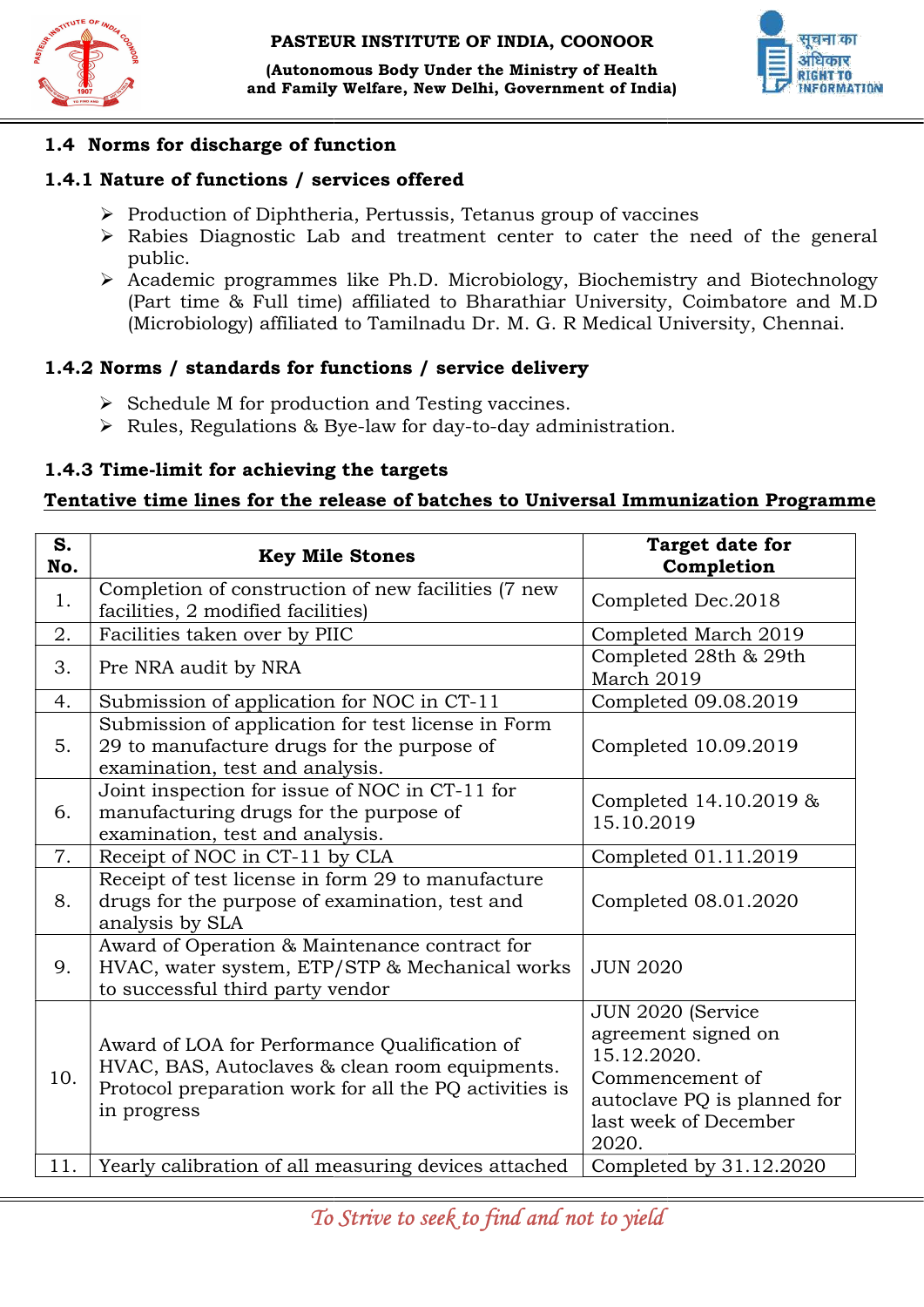



(Autonomous Body Under the Ministry of Health and Family Welfare, New Delhi, Government of India)

|     | to various equipments (approx 2600 Nos.) is in<br>progress.           |                                                                                                                                                       |
|-----|-----------------------------------------------------------------------|-------------------------------------------------------------------------------------------------------------------------------------------------------|
| 12. | Completion of PQ of facilities, utilities and critical<br>equipments  | 31.03.2021                                                                                                                                            |
| 13. | Schedule of trial batches                                             | Initiation: DEC 2020<br>Completion : MAY 2021<br>(Process simulation with<br>water is in progress for<br>verification of<br>system<br>functionality). |
| 14. | Production of Consistency batches (equivalent to<br>commercial scale) | Initiation : APR 2021<br>Completion: MAR 2022                                                                                                         |
| 15. | CDL testing and release of consistency batches                        | MAR 2022 to MAY2022                                                                                                                                   |
| 16. | Commercial batch production initiation                                | <b>JUL 2021</b>                                                                                                                                       |
| 17. | Supply of vaccine to UIP                                              | Last quarter of the year<br>2022                                                                                                                      |

#### 1.4.4 Process of redress of grievances of grievances

The Interim Staff Council consisting Council consisting members from staff side and officers side meets periodically to redress the grievance of all staff members.

|    | periodically to redress the grievance of all staff members.                               |           |  |
|----|-------------------------------------------------------------------------------------------|-----------|--|
|    | The constitutions are as follows:                                                         |           |  |
|    | OFFICIAL SIDE:                                                                            |           |  |
| 1. | Director                                                                                  | Chairman  |  |
| 2. | Administrative Officer                                                                    | Secretary |  |
| 3. | Deputy Director                                                                           |           |  |
| 4. | Assistant Director*                                                                       |           |  |
| 5. | <b>Accounts Officer</b>                                                                   | Members   |  |
| 6. | Sr. Research Officer/Research Officer*                                                    |           |  |
| 7. | Procurement Officer/Purchase                                                              |           |  |
|    | Officer/Stores Officer                                                                    |           |  |
|    | * The Chairman will nominate one office each from these cadres as members.                |           |  |
|    | <b>STAFF SIDE:</b>                                                                        |           |  |
|    | One member each from Group "C" representing the following cadres, if the strength of each |           |  |

#### STAFF SIDE:

cadre being more than 10.

| Group<br>No. | Cadre/Post                 | No. of<br>Representations |
|--------------|----------------------------|---------------------------|
|              | <b>Technical Assistant</b> |                           |
|              | Laboratory Technician      |                           |
|              | Laboratory Assistant       |                           |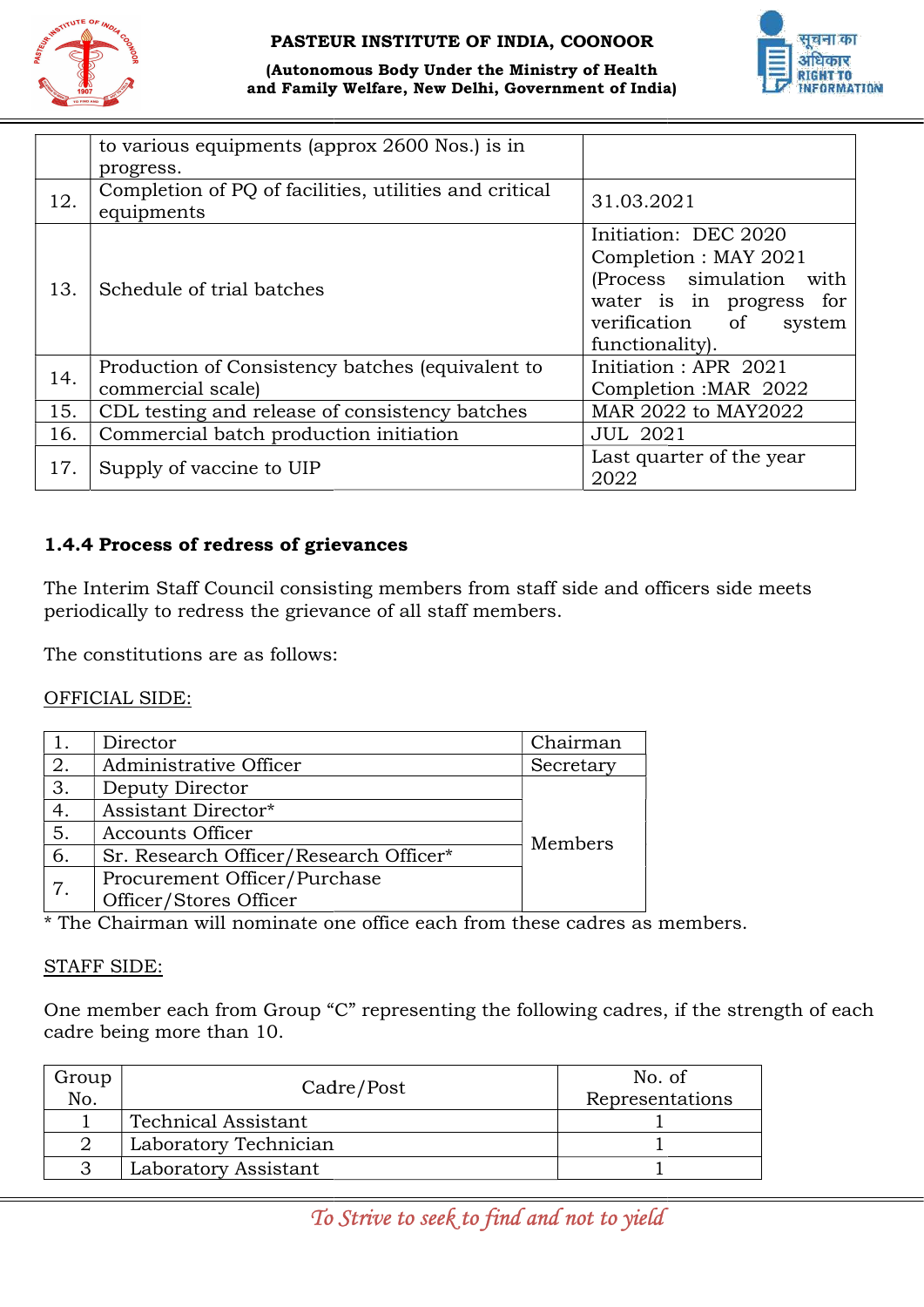





| 1907           | and Family Welfare, New Delhi, Government of India)                                                                         |                |
|----------------|-----------------------------------------------------------------------------------------------------------------------------|----------------|
| 4              | Upper Division Clerks & Junior Stenographer                                                                                 | 1              |
| 5              | Multi Tasking Staff                                                                                                         | 3              |
| 6              | Supervisor, Maintenance Technician,                                                                                         | $\overline{1}$ |
|                | Maintenance Assistant, Estate Care Taker                                                                                    |                |
|                | and Drivers                                                                                                                 |                |
| $\overline{7}$ | Lower Division Clerks, Library Clerk and<br>Duffadar                                                                        | $\mathbf{1}$   |
| 8              | Lady Representative for "C" cadre                                                                                           | 1              |
|                | Total number of Staff Representatives: 10 members.                                                                          |                |
|                | Grievance officer – Shri A. Vairamoorthy, Administrative Officer – grievance sha<br>addressed on every Wednesday (open day) |                |
|                | Categories of documents held by the authority under its control                                                             |                |
|                | 1.6.1 Categories of documents                                                                                               |                |
| 1.             | Agendas and Minutes of the Institute Body, Executive Council, Standing                                                      |                |
|                | and other Committees.                                                                                                       |                |
| 2.             | Annual Performance Appraisal Reports of the Staff                                                                           |                |
| 3.             | <b>Annual Reports</b>                                                                                                       |                |
| 4.             | Legal agreements                                                                                                            |                |
| 5.             | Society related documents                                                                                                   |                |
| 6.             | Pasteur Institute India, Coonor Bye-Laws                                                                                    |                |
| 7.             | Correspondence with other offices, Govt. of India etc.                                                                      |                |
| 8.             | <b>Recruitment Rules</b>                                                                                                    |                |
| 9.             | General Provident Fund etc.                                                                                                 |                |
| 10.            | Payments/Receipts/Expenditure Record                                                                                        |                |
| 11.            | Pension and Death Benefits.                                                                                                 |                |
| 12.            | Plan and Non Plan Allocations.                                                                                              |                |
| 13.            | Salary, Advances etc.                                                                                                       |                |
| 14.            | Various advances to the Staff                                                                                               |                |
| 15.            | All matters relating to court and disciplinary cases                                                                        |                |
| 16.            | Allotment of quarters                                                                                                       |                |
| 17.            | Allotment Rules and Regulations                                                                                             |                |
| 18.            | <b>Staff Service Books</b>                                                                                                  |                |
| 19.            | Personal Files of the Staff                                                                                                 |                |
| 20.            | Maintenance of SC/ST/OBC reservation ROSTER.                                                                                |                |
| 21.            | Recruitment of Staff                                                                                                        |                |
| 22.            | Returns to Employment Exchanges and Govt.                                                                                   |                |
| 23.            | Selection/Interview/Appointments Records                                                                                    |                |
| 24.            | Tenders and Record of Housekeeping, Security and Outsourced staff                                                           |                |
| 25.            | Records related to the Purchase of the equipments/services/surgical                                                         |                |
|                | items/stationary/consumable/Non-consumable items/Services Sanitation                                                        |                |
|                | equipment, Construction of Building, Clinical Services requirements.                                                        |                |

Grievance officer – Shri A. Vairamoorthy, Administrative Officer – grievance shall be addressed on every Wednesday (open day)

#### Categories of documents held by the authority under its control

- 1. Agendas and Minutes of the Institute Body, Executive Council, Standing Committees and other Committees.
- 2. Annual Performance Appraisal Reports of the Staff
- 3. Annual Reports
- 4. Legal agreements
- 5. Society related documents
- 6. Pasteur Institute India, Coonor Bye-Laws
- 7. Correspondence with other offices, Govt. of India etc.
- 8. Recruitment Rules
- 9. General Provident Fund etc.
- 10. Payments/Receipts/Expenditure Record
- 11. Pension and Death Benefits.
- 12. Plan and Non Plan Allocations.
- 13. Salary, Advances etc.
- 14. Various advances to the Staff
- 15. All matters relating to court and disciplinary cases
- 16. Allotment of quarters
- 17. Allotment Rules and Regulations
- 18. Staff Service Books
- 19. Personal Files of the Staff
- 20. Maintenance of SC/ST/OBC reservation ROSTER.
- 21. Recruitment of Staff
- 22. Returns to Employment Exchanges and Govt.
- 23. Selection/Interview/Appointments Records
- 24. Tenders and Record of Housekeeping, Security and Outsourced staff
- 25. Records related to the Purchase of the equipments/services/surgical items/stationary/consumable/Non consumable equipment, Construction of Building, Clinical Services requirements. Pension and Death Benefits.<br>
Plan and Non Plan Allocations.<br>
Salary, Advances etc.<br>
Various advances to the Staff<br>
All matters relating to court and disciplinary cases<br>
Allotment Rules and Regulations<br>
Staff Service Books<br>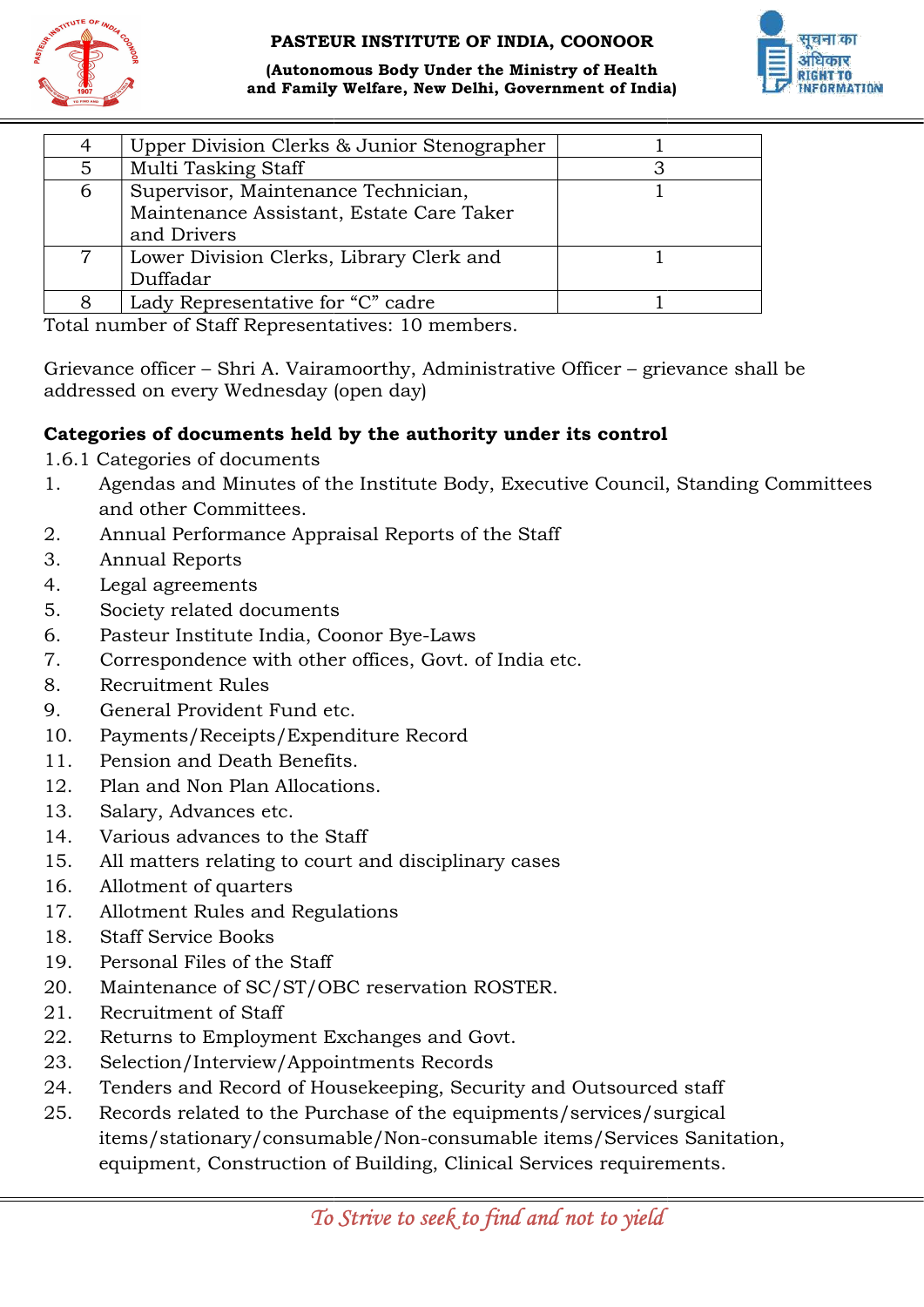

(Autonomous Body Under the Ministry of Health and Family Welfare, New Delhi, Government of India)



- 26. Stock Register, Record of Various Purchases, Supplies and Stores
- 26. Stock Register, Record of Various Purchases, Supplies and Sto<br>27. Records relating to Procurement of Equipments and Materials
- 28. Condemnation of the Equipments
- 29. Records of Out Patients
- 30. Record of various constructions activities and maintenance activities
- 31. Matters pertaining to Public Relations of the Institute 30. Record of various constructions activities and mai<br>
31. Matters pertaining to Public Relations of the Instit<br>
32. Log Book<br>
33. Preventive Maintenance Records, AMC Records<br>
34. Electrical Work and Instruments Work Rela
- 32. Log Book
- 33. Preventive Maintenance Records, AMC Records
- 34. Electrical Work and Instruments Work Related Records
- 35. Internet Maintenance Records
- 
- 37. Training in Hindi

# 1.6.2 Custodian of documents/Technical documents/categories

#### Director's Office

- 1. Agendas and Minutes of the Executive/Standing Committees and Governing Body and other Committees. and Family Welfare, New Delhi, Government of India)<br>
r, Record of Various Purchases, Supplies and Stores<br>
ing to Procurement of Equipments and Materials<br>
and the Equipments<br>
at Painchs<br>
at Painchs<br>
at Painchs<br>
at Painchs<br>
- 2. Academic activities related files
- 3. Annual Reports/Scientific Reports
- 4. Correspondence with other offices, Govt. of India etc. India
- 5. All matters relating to court and disciplinary cases
- 6. Internet & Website related files
- 7. Parliament Questions
- 8. Trainees Hostel related files and Register 5. All matters relating to court and disciplinar<br>
6. Internet & Website related files<br>
7. Parliament Questions<br>
8. Trainees Hostel related files and Register<br> **Administration Section**<br>
1. Pasteur Institute India, Coonoor B

#### Administration Section

- 
- 2. Correspondence with other offices, Govt. of India etc.
- 3. Recruitment Rules
- 4. All agreements
- 5. Department Promotional Committee minutes/related files Allotment of quarters
- 6. Allotment Rules and Regulations
- 7. Staff Service Books
- 8. Personal Files of the Staff Maintenance of SC/ST/OBC reservation ROSTER.
- 9. Recruitment of Staff
- 10. Returns to Employment Exchanges and Govt.
- 11. Selection/Interview/Appointments Records
- 12. Tenders and Record of Housekeeping and Security
- 13. Training in Hindi

# Finance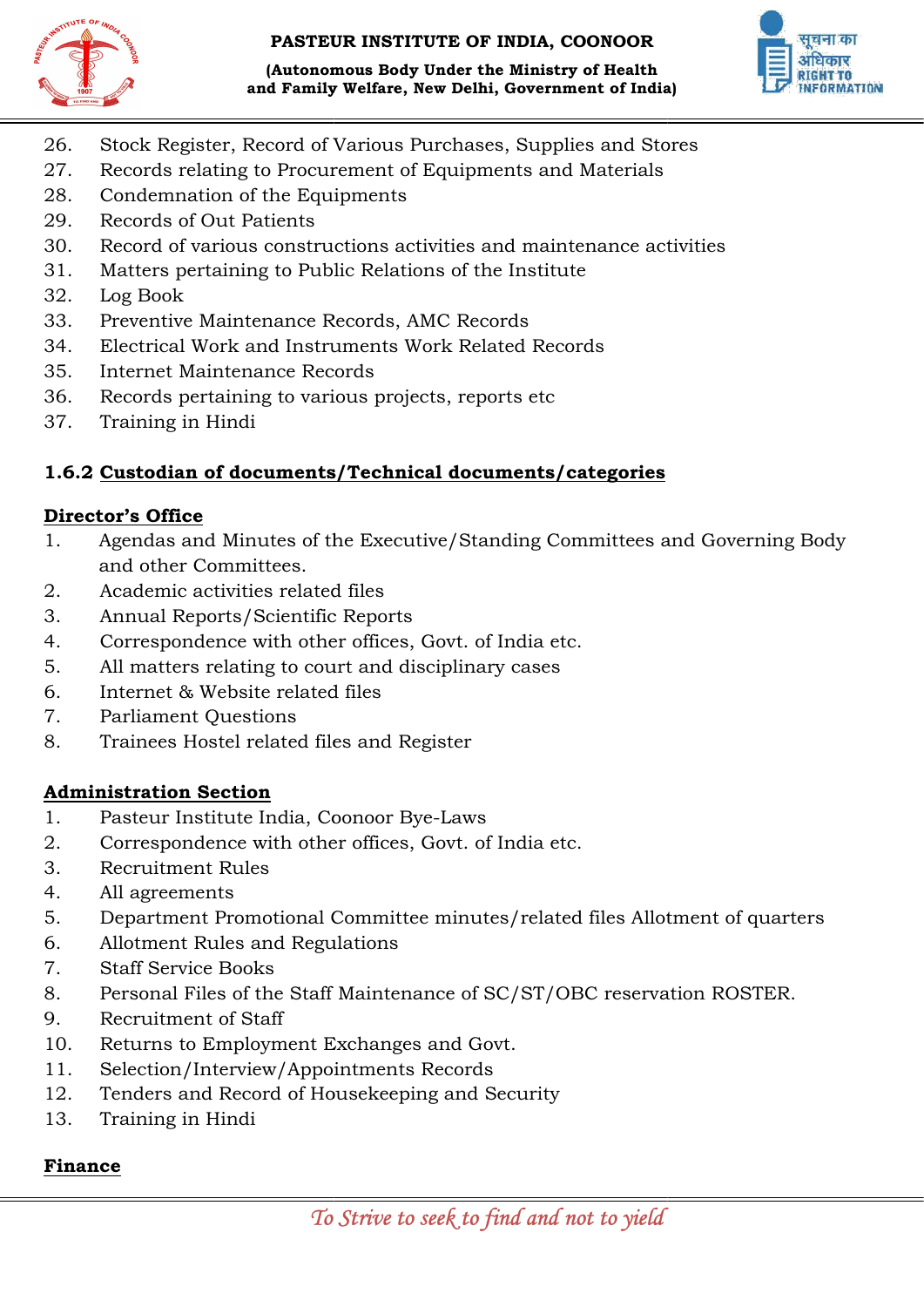



- 1. General Provident Fund etc.
- 2. Payments/Receipts/Expenditure Record
- 3. Pension and Death Benefits.
- 4. Plan and Non Plan Allocations.
- 5. Salary, Advances etc.
- 6. Various advances to the Staff

#### Library and Information Centre

- 1. Book Accession Register
- 2. Journal Subscription Register
- 3. Usage Statistics Register

#### Purchase & Stores Section

- 1. Records related to the Purchase of t items/stationary/consumable/Non items/stationary/consumable/Non-consumable items/Services Sanitation, equipment, Construction of Building, Clinical Services requirements. and Death Benefits.<br>
I Non Plan Allocations.<br>
Idvances etc.<br>
advances to the Staff<br> **formation Centre**<br>
cession Register<br>
Subscription Register<br>
atistics Register<br>
atistics Register<br>
related to the Purchase of the equipmen **and Family Welfare, New Delhi, Government of India)** Let  $\mu$  TW083X1189<br>
Provident Pund etc.<br>  $\sigma$  FS /Receipts/F5xpendirure Record<br>
states of Non Pina Allocations.<br>
Allowing the Density of Maximizary Book of Maximizary chase of the equipments/services/surgica<br>consumable items/Services Sanitatior<br>g, Clinical Services requirements.<br>archases, Supplies and Stores<br>Equipments and Materials<br>for staff<br>for staff<br>MC Records<br>MC Records<br>lidation Mas
- 2. Stock Register, Record of Various Purchases, Supplies and Stores
- 2. Stock Register, Record of Various Purchases, Supplies and Sto<br>3. Records relating to Procurement of Equipments and Materials
- 4. Condemnation of the Equipments

#### Rabies Treatment Centre & Dispensary for staff Rabies Treatment

- 1. Records of Out Patients
- 2. Clinical Services Related Files

#### Maintenance Section

- 1. Record of various constructions activities and maintenance activities cal Services Related Files<br>
Services Constructions activities and maintenance act<br>
Sook<br>
Intive Maintenance Records, AMC Records<br>
Fical Work and Instruments Work Related Records<br>
Surance<br>
Ument like Quality Manual, Validat
- 2. Log Book
- 3. Preventive Maintenance Records, AMC Records
- 4. Electrical Work and Instruments Work Related Records

#### Quality Assurance

- 1. Apex document like Quality Manual, Validation Master Plan, and Site Master File.
- 2. Quality Policy.
- 3. Standard Operating Procedures, Master Formula Record, Batch Manufacturing Record, Batch Processing Records, Specifications, Validation and Qualification protocols and<br>reports etc.<br>General Record, work sheet, record sheet forms. reports etc.
- 4. General Record, work sheet, record sheet forms.

# (iv) Transfer policy and transfer orders

# 1 OBJECTIVE

The objective of this document is to describe the policy and guidelines for internal transfer of employees employed in various sections of Pasteur Institute of India, Coonoor.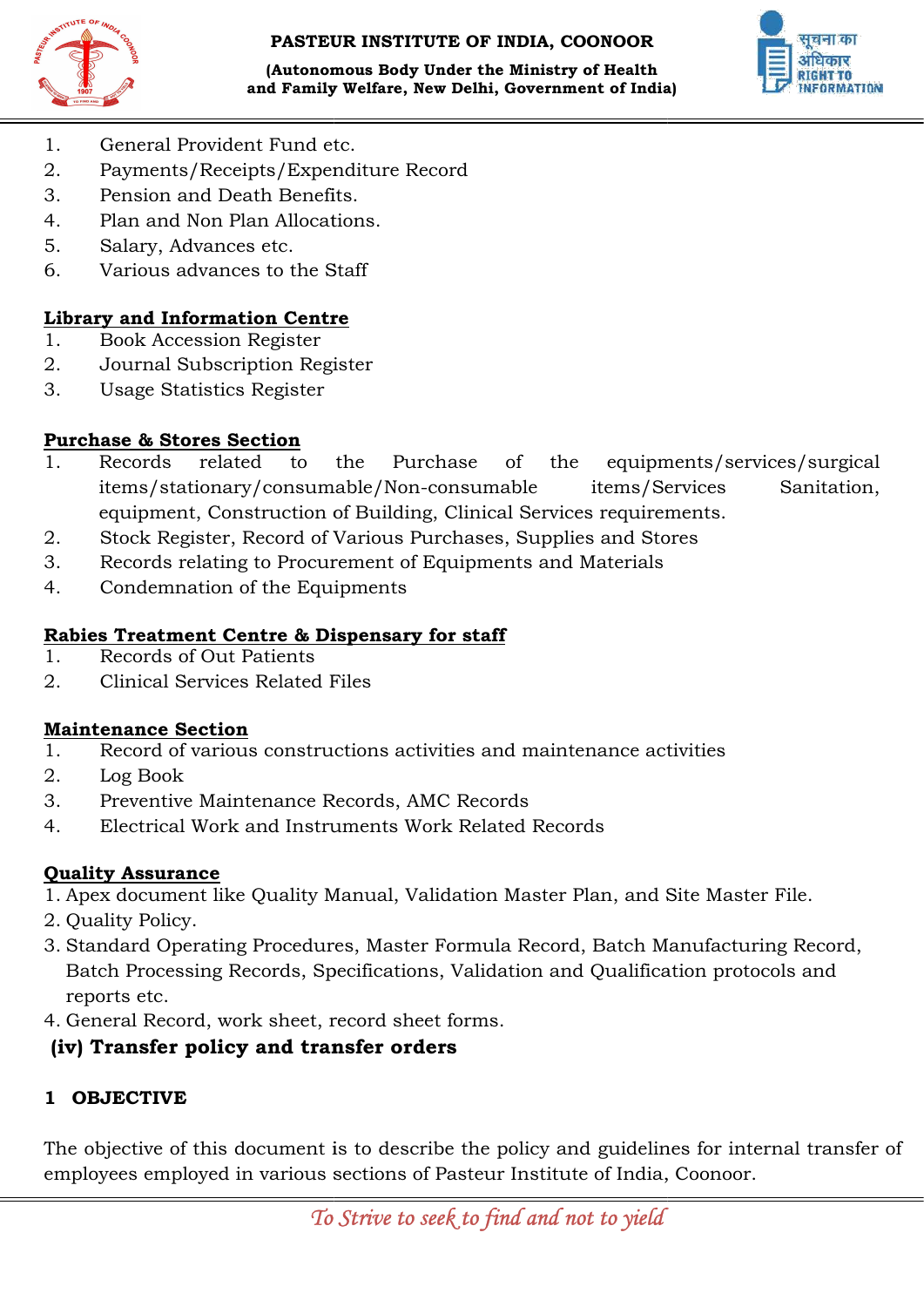



#### 2 SCOPE

a. This document is applicable to all sections of Pasteur Institute of India, Coonoor except Accounts, Library and Dispensary.

## 3 RESPONSIBILITY

- a. It is the responsibility of the responsible person in Administration Department for the preparation of the policy document and implementation.
- b. It is the responsibility of the responsible person in Quality Assurance (QA) for approval and implementation of the policy document. This document is applicable to all sections of Pasteur Institute of India, Coonoor except<br>Accounts, Library and Dispensary.<br>The individual Department for the responsibility of the responsible person in Administration Depar
- c. It is the responsibility of the Controlling Officer/Officer in charge ensuring the training of the concerned personnel and compliance to the policy document.

#### 4 ABBREVIATIONS &DEFINITIONS

#### a. Abbreviations:

- i. CO Controlling Officer
- ii. OIC Officer In Charge
- iii. IOM International Organization for Migration
- iv. SOP Standard Operating Procedure

#### 5 POLICY

i. CO - Controlling Officer<br>
ii. OIC - Officer In Charge<br>
iii. IOM - International Organization for Migration<br>
iv. SOP - Standard Operating Procedure<br> **5 POLICY**<br>
Pasteur Institute of India, Coonoor is committed to create with the ability to perform multitasks assigned to them by the Management as and when required for the effective and successful operation of the Institute to ensure the supply of cost effective quality vaccines to the customers within the committed turnaround time. ability to perform multitasks assigned to them by the Management as and<br>for the effective and successful operation of the Institute to ensure the supply c<br>quality vaccines to the customers within the committed turnaround **and Family Welfare, New Delhi, Government of India)**<br> **COPE**<br> **COPE**<br> **COPE**<br> **COPE**<br> **COPE**<br> **COPE**<br> **COPE**<br> **COPE**<br> **COPE**<br> **COPE**<br> **COPED**<br> **COPE**<br> **COPED**<br> **COPED**<br> **COPED**<br> **COPED**<br> **COPED**<br> **COPED**<br> **COPED**<br> **COPED** 

# PIIC will achieve this policy by

- i. Transferring the shop floor working force (identified personnel) once in three years or based on the requirement to different sections in the ratio of  $1:3$  or  $1:2$  ratio. *i.e.* out of 4 trained manpower based on the need either 1 person or two personnel will be transferred without affecting the day to day activities of the concerned departments. 4 trained manpower based on the need either 1 person or two personnel will be transferred without affecting the day to day activities of the concerned departments.<br>ii. The Officer In-charges will be transferred once in fou
- providing adequate trainings (SOP training and hand on practice).
- iii. The Controlling Officers will be transferred once in five years to different sections after providing adequate trainings (SOP training and hands on practice). providing adequate trainings (SOP training and hand on practice).<br>
iii. The Controlling Officers will be transferred once in five years to different sections after<br>
providing adequate trainings (SOP training and hands on p
- Administration will call for meeting with all Officer-In-Charges and Controlling Officers of different sections through IOM. In-charge<br>-In-Charges<br>istration de
- of different sections through IOM.<br>v. This transfer process will be initiated by Administration department based on the outcome of the Officer's meeting and approval from the Director.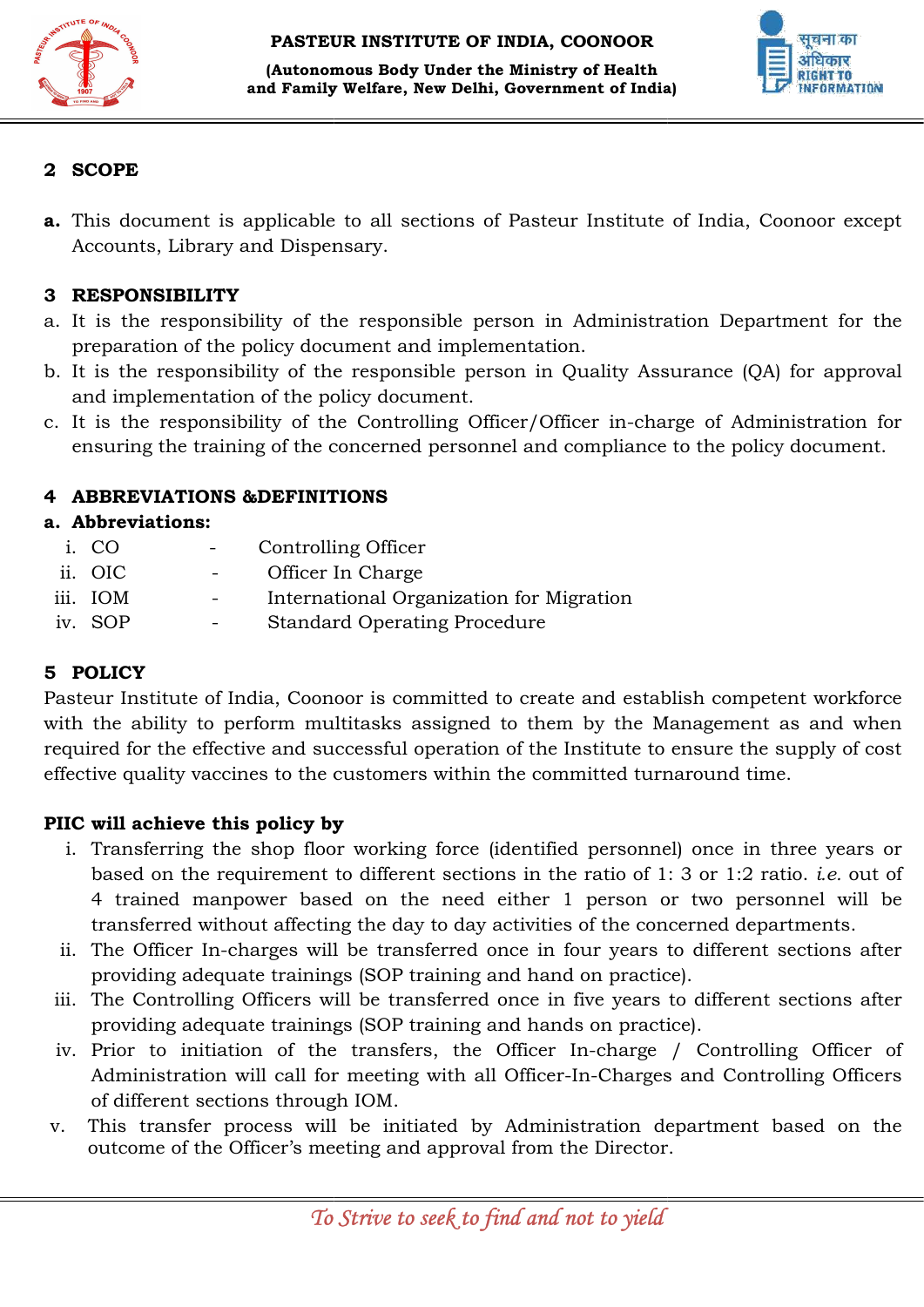





#### 1.6. Categories of documents held by the authority under its control 1.6. Categories

- 1.6.1 Categories of documents
- 23. Agendas and Minutes of the Institute Body, Executive Council, Standing Standing Committees and other Committees.
- 24. Annual Performance Appraisal Reports of the Staff
- 25. Annual Reports
- 26. Legal agreements
- 27. Society related documents
- 28. Pasteur Institute India, Coonor Bye-Laws
- 29. Correspondence with other offices, Govt. of India etc.
- 30. Recruitment Rules
- 31. General Provident Fund etc.
- 32. Payments/Receipts/Expenditure Record
- 33. Pension and Death Benefits.
- 34. Plan and Non Plan Allocations.
- 35. Salary, Advances etc.
- 36. Various advances to the Staff
- 33. Pension and Death Benefits.<br>34. Plan and Non Plan Allocations.<br>35. Salary, Advances etc.<br>36. Various advances to the Staff<br>37. All matters relating to court and disciplinary cases
- 38. Allotment of quarters
- 39. Allotment Rules and Regulations
- 40. Staff Service Books
- 41. Personal Files of the Staff
- 42. Maintenance of SC/ST/OBC reservation ROSTER.
- 43. Recruitment of Staff
- 44. Returns to Employment Exchanges and Govt.
- 38. Selection/Interview/Appointments Record Records
- 39. Tenders and Record of Housekeeping, Security and Outsourced staff
- 40. Records related to the Purchase of the equipments/services/surgical Tenders and Record of Housekeeping, Security and Outsourced staff<br>Records related to the Purchase of the equipments/services/surgical<br>items/stationary/consumable/Non-consumable items/Services Sanitation, equipment, Construction of Building, Clinical Services requirements. consumable items/Serv<br>g, Clinical Services requi<br>irchases, Supplies and {<br>Equipments and Materia<br>vities and maintenance
- 41. Stock Register, Record of Various Purchases, Supplies and Stores
- 41. Stock Register, Record of Various Purchases, Supplies and Sto<br>42. Records relating to Procurement of Equipments and Materials
- 43. Condemnation of the Equipments
- 44. Records of Out Patients
- 45. Record of various constructions activities and maintenance activities
- 46. Matters pertaining to Public Relations of the Institute
- 47. Log Book
- 48. Preventive Maintenance Records, AMC Records
- 49. Electrical Work and Instruments Work Related Records
- 50. Internet Maintenance Records
- 50. Internet Maintenance Records<br>51. Records pertaining to various projects, reports etc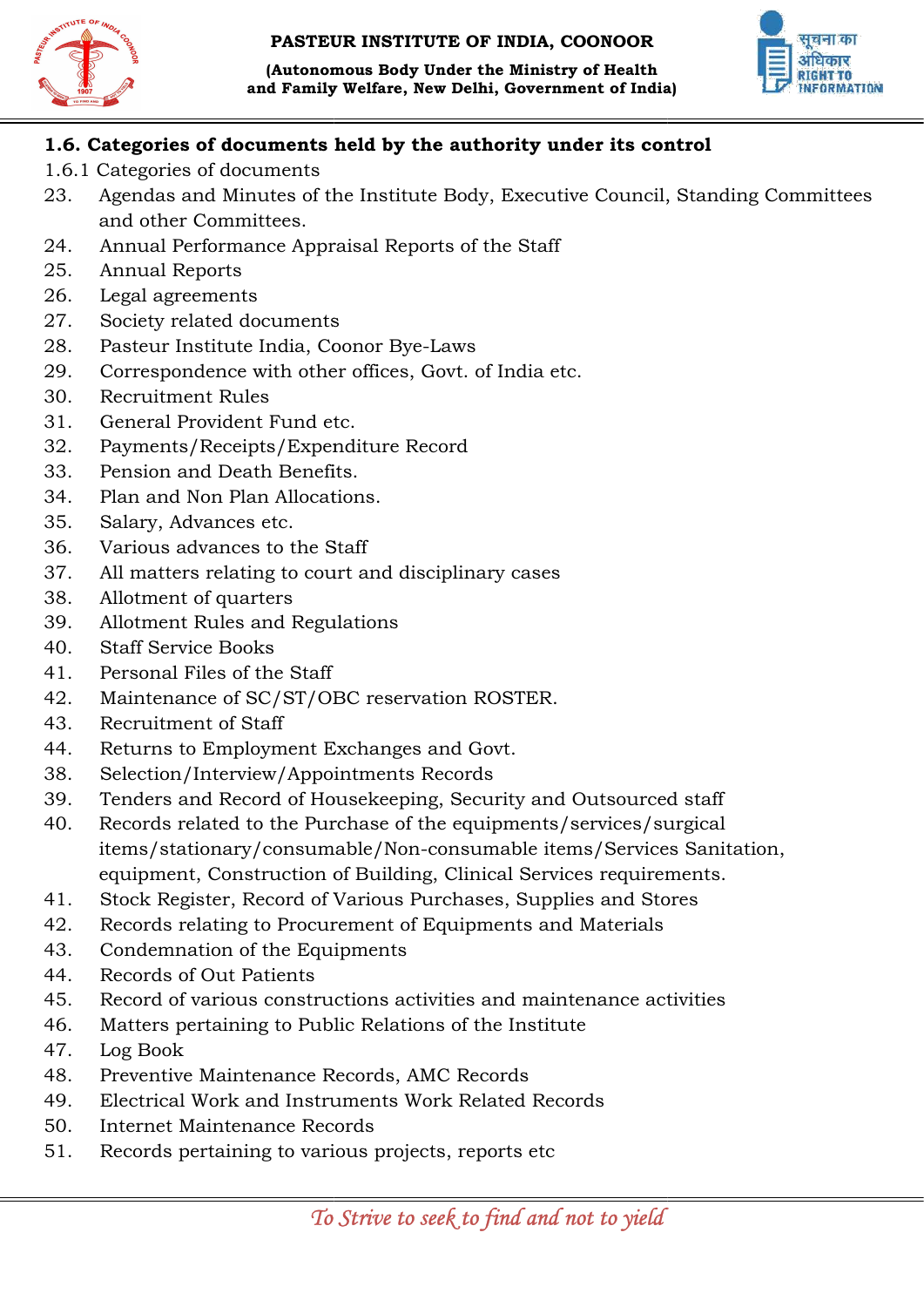



52. Training in Hindi

#### 1.6.3 Custodian of documents/Technical documents/categories

#### Director's Office

- 3. Agendas and Minutes of the Executive/Standing Committees and Governing Body and other Committees. and Family Welfare, New Delhi, Government of India)<br>
in Hindi<br>
in Hindi<br>
an of documents/Technical documents/categories<br>
and Minutes of the Executive/Standing Committees an<br>
and Minutes of the Executive/Standing Committees
- 4. Academic activities related files
- 9. Annual Reports/Scientific Reports
- 10. Correspondence with other offices, Govt. of India etc.
- 11. All matters relating to court and disciplinary cases
- 12. Internet & Website related files
- 13. Parliament Questions
- 14. Trainees Hostel related files and Register 11. All matters relating to court and disciplinar<br>12. Internet & Website related files<br>13. Parliament Questions<br>14. Trainees Hostel related files and Register<br>**Administration Section**<br>14. Pasteur Institute India, Coonoor B

#### Administration Section

- 
- 15. Correspondence with other offices, Govt. of India etc.
- 16. Recruitment Rules
- 17. All agreements
- 18. Department Promotional Committee minutes/related files Allotment of quarters
- 19. Allotment Rules and Regulations
- 20. Staff Service Books
- 21. Personal Files of the Staff Maintenance of SC/ST/OBC reservation ROSTER.<br>22. Recruitment of Staff<br>23. Returns to Employment Exchanges and Govt.<br>24. Selection/Interview/Appointments Records<br>25. Tenders and Record of Hou
- 22. Recruitment of Staff
- 23. Returns to Employment Exchanges and Govt.
- 24. Selection/Interview/Appointments Records
- 25. Tenders and Record of Housekeeping and Security
- 26. Training in Hindi

#### Finance

- 7. General Provident Fund etc.
- 8. Payments/Receipts/Expenditure Record
- 9. Pension and Death Benefits.
- 10. Plan and Non Plan Allocations.
- 11. Salary, Advances etc.
- 12. Various advances to the Staff

# Library and Information Centre

- 4. Book Accession Register
- 5. Journal Subscription Register
- 6. Usage Statistics Register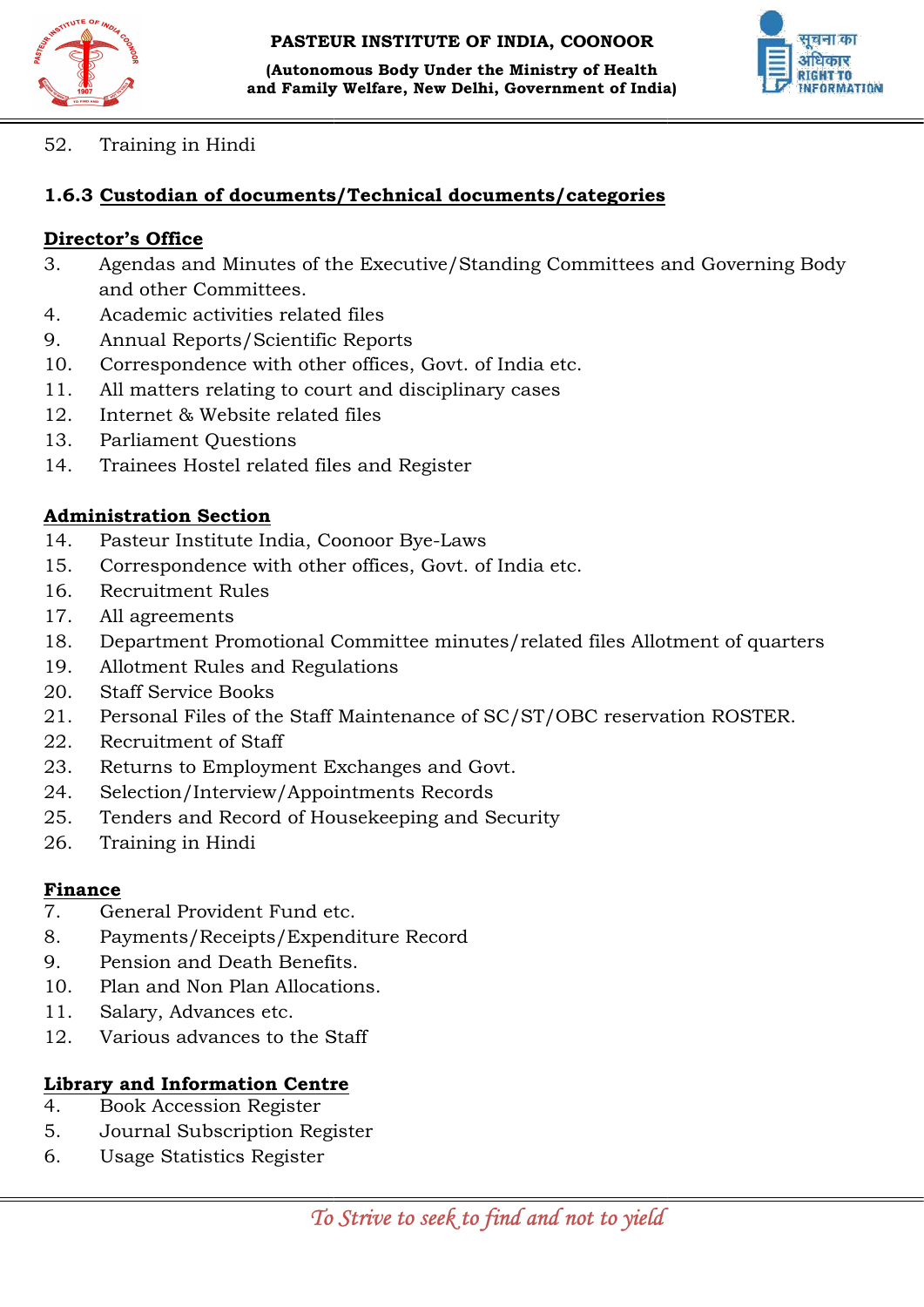



#### Purchase & Stores Section

- 5. Records related to the Purchase of t items/stationary/consumable/Non items/stationary/consumable/Non-consumable items/Services Sanitation, equipment, Construction of Building, Clinical Services requirements. equipments/services/surgical and Family Welfare, New Delhi, Government of India)<br> **Section**<br>
Indiaded to the Purchase of the equipment<br>
anary/consumable/Non-consumable items/Ser<br>
construction of Building, Clinical Services requirem<br>
r, r, Record of Va chase of the equipments/services/surgica<br>consumable items/Services Sanitatior<br>g, Clinical Services requirements.<br>urchases, Supplies and Stores<br>Equipments and Materials<br>for staff<br>for staff<br>MC Records<br>MC Records<br>lidation Mas
- 6. Stock Register, Record of Various Purchases, Supplies and Stores uipment, Construction of Building, Clinical Services<br>ock Register, Record of Various Purchases, Supplies<br>ecords relating to Procurement of Equipments and Ma
- 7. Records relating to Procurement of Equipments and Materials
- 8. Condemnation of the Equipments

#### Rabies Treatment Centre & Dispensary for staff Rabies Treatment

- 3. Records of Out Patients
- 4. Clinical Services Related Files

#### Maintenance Section

- 5. Record of various constructions activities and maintenance activities
- 6. Log Book
- 7. Preventive Maintenance Records, AMC Records
- 8. Electrical Work and Instruments Work Related Records

#### Quality Assurance

- 5. Record of various constructions activities and maintenance activities<br>
6. Log Book<br>
7. Preventive Maintenance Records, AMC Records<br>
8. Electrical Work and Instruments Work Related Records<br> **Quality Assurance**<br>
5. Apex d
- 6. Quality Policy.
- 7. Standard Operating Procedures, Master Formula Record, Batch Ma Batch Processing Records, Specifications, Validation and Qualification protocols and<br>reports etc.<br>General Record, work sheet, record sheet forms. reports etc.
- 8. General Record, work sheet, record sheet forms.

# 1.7. Boards, Councils, Committees and other Bodies constituted as part of the Public Authority [Section 4(1)(b)(viii)]

#### 1.7.1 Name of Boards, Council, Committee etc.

External:

- (i) Governing Body of this Institute
- (i) Governing Body of this Institute<br>(ii) Standing Finance Committee of this Institute and

#### Internal:

- (iii) Interim Staff Council
- (iv) Departmental Purchase committee
- (v) Departmental Estate Committee
- (vi) Library Committee
- (vii) Women welfare committee
- (viii) Internal animal ethics committee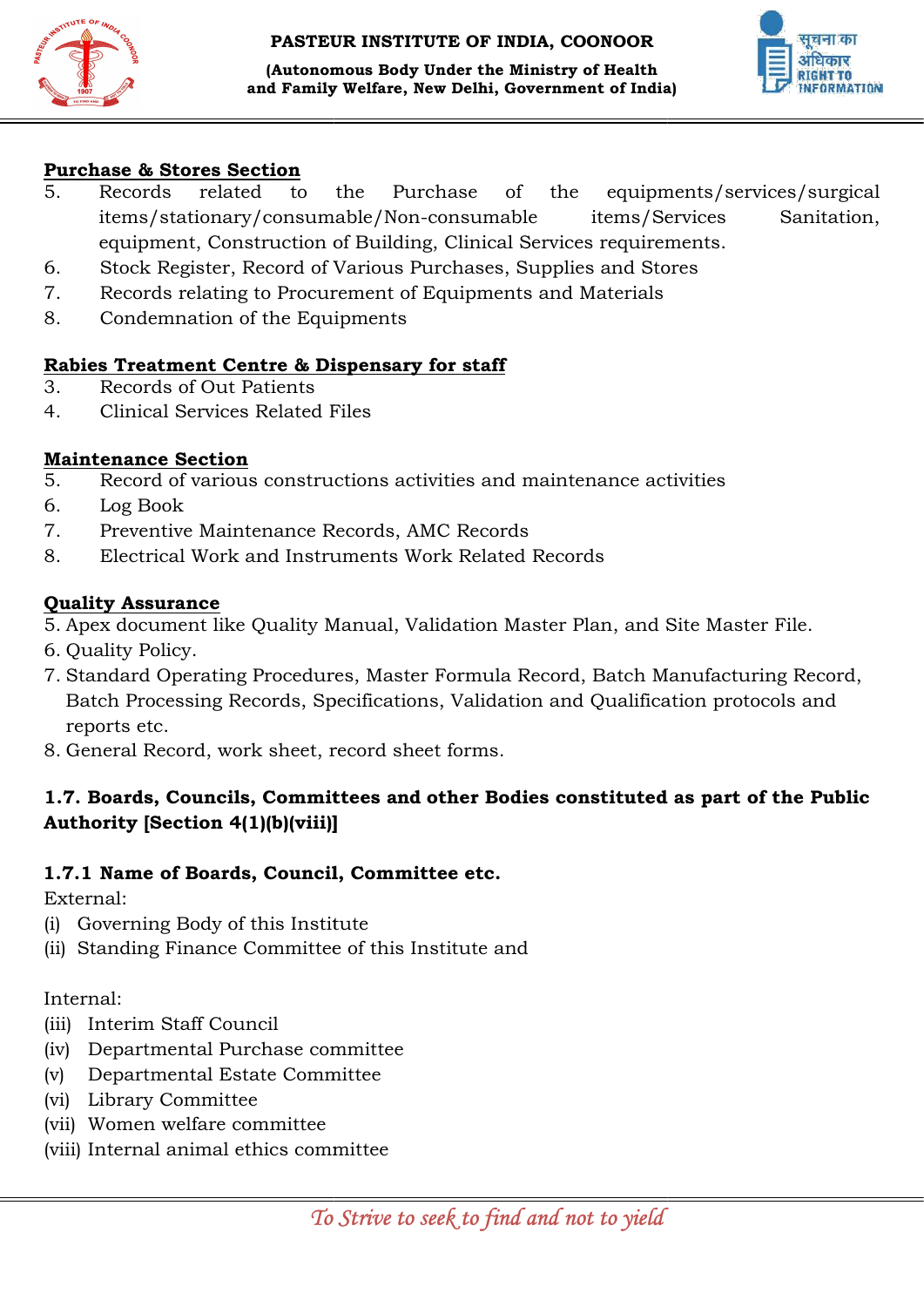



#### 1.7.2 Composition

- 1. Governing Body:
- (a) Secretary to Govt. of India, Ministry of Health and Family Welfare, New Delhi -Chairperson (a) Secretary to Govt. of India, Ministry of Health and Family Welfare, New D.<br>Chairperson<br>(b) Director General of Health Services, Govt. of India, Ministry of Health and Family
- Welfare, New Delhi Member.
- (c) Secretary, DHR & Director General, Indian Council of Medial Research, New Delhi Member
- (d) Additional Secretary to Govt. of India, Ministry of Health & Family Welfare, New Delhi Member
- (e) Additional Secretary and Financial Advisor to Govt. of India, Ministry of Health and Family Welfare, New Delhi of India, Ministry of Health & Family Welfare,<br>inancial Advisor to Govt. of India, Ministry of<br>Member
- (f) Drugs Controller General (India), Directorate General of Health Services, Ministry of Health and Family Welfare, New Delhi Member. Health and Family Welfare, New Delhi - Member.
- (g) Joint Secretary to Govt. of India, Ministry of Health & Family Welfare, New Delhi Member. cretary to Govt. of India, Ministry of Health & Family Welfare, New Delhi – Men<br>Partary (RCH), Ministry of Health & Family Welfare, New Delhi – Men<br>Jo Govt. of Tamilnadu, Health and Family Welfare, Chennai - Mem<br>Jo Secreta
- (h) Joint Secretary (RCH), Ministry of Health & Family Welfare, New Delhi – Member.
- (i) Secretary to Govt. of Tamilnadu, Health and Family Welfare, Chennai Member
- (j) Principal Secretary to Govt. of Tamilnadu, Finance Department, Chennai Member.
- (k) Director of Medical and Rural Health Services, Govt. of Tamilnadu, Chennai Member.
- (l) Director-in-charge, King Institute of Preventive Medicine, Chennai Member
- (m) The Director, Institute of Veterinary Preventive Medicine, Ranipet Member
- (n) Dr. S.N. Saxena, F/A-164, Lajpat Nagar, GDA HIG Houses, Sah Dist.Ghaziabad. U.P. charge, King Institute of Preventive Medicine, Chennai – Member<br>r, Institute of Veterinary Preventive Medicine, Ranipet - Member<br>axena, F/A-164, Lajpat Nagar, GDA HIG Houses, Sahibabad<br>bad. U.P.<br>od, No.403, KBR Manicoms, S Sahibabad 2`01 005,
- (o) Dr. L.R. Sood, No.403, KBR Manicoms, Srinagar Colony, Hyderabad 500 073.
- (p) Dr. S. Sivakumar, Director, Pasteur Institute of India, Coonoor, Nilgiris Member Secretary

#### 2. Standing Finance Committee Standing Finance

- (a) Additional Secretary, Ministry of Health and Family Welfare, New Delhi- Chairman
- (b) Additional Secretary & Financial Adviser to Govt. of India, Ministry of Health and Family Welfare, New Delhi – or nominee.
- (c) Joint Secretary to Govt. of India, Ministry of Health & Family Welfare, New Delhi -Member
- (d) Advisor (PH), Govt. of India, Ministry of Health and Family Welfare, New Delhi - Member
- (e) Director of Medical and Rural Health Services, Govt. of Tamilnadu, Chennai Member
- (f) Dr. V.D. Ramanathan, Scientist G & Head (Retd), 40/10, Muthiyalu C Chetty Street, Vepery, Chennai-600 007 – Member cretary to Govt. of India, Ministry of Health & Family<br>PH), Govt. of India, Ministry of Health and Family Welfar<br>of Medical and Rural Health Services, Govt. of Tamilnad<br>Ramanathan, Scientist G & Head (Retd), 40/10, Mi<br>Chen
- (g) Dr. S. Sivakumar, Director, Pasteur Institute of India, Coonoor Member Secretary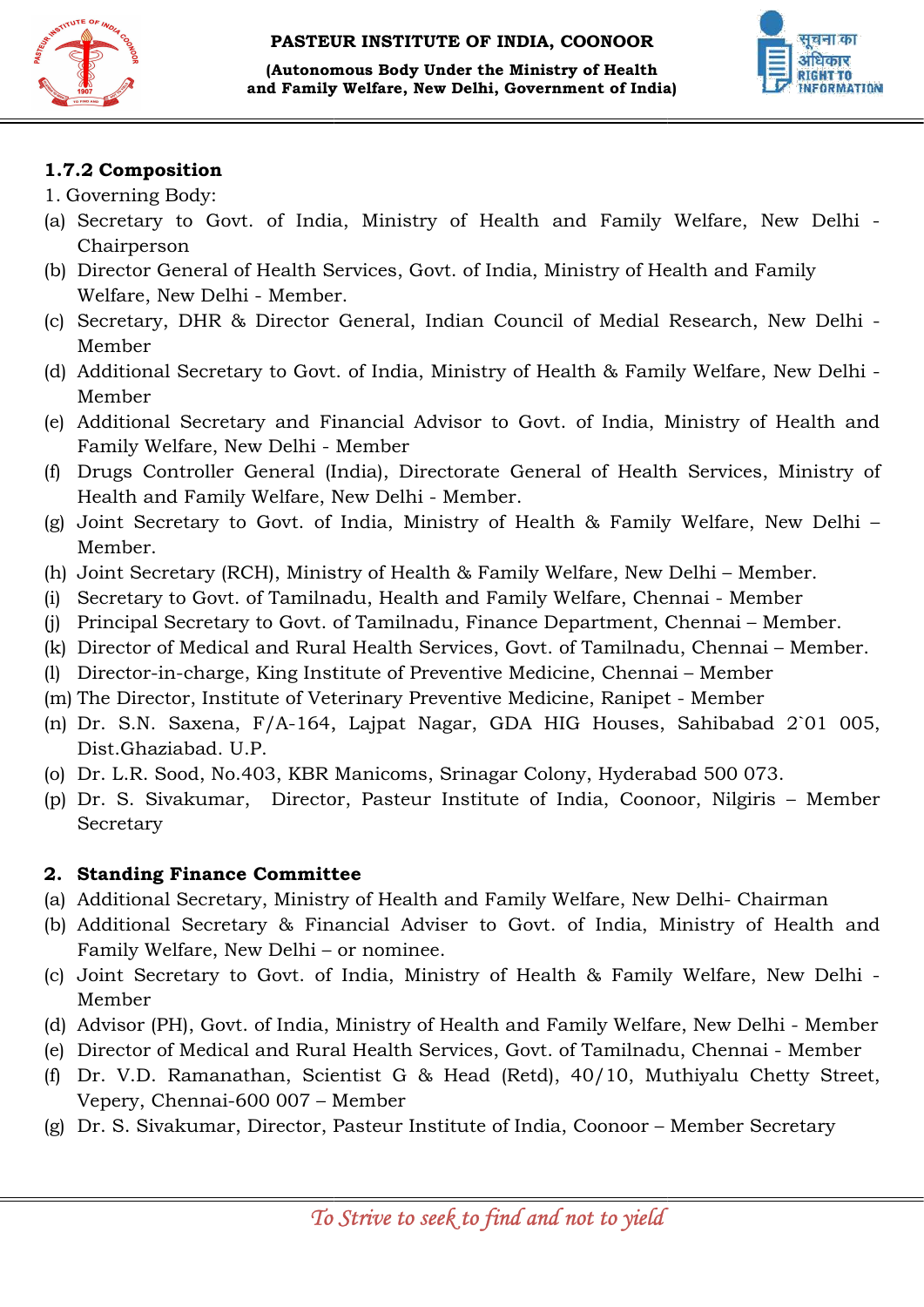





# 3. Interim Staff Council for the year 2020-21

# Official side

- (a) Dr. S. Sivakumar, Director & Chairman, ISC
- (b) Shri A. Vairamoorthy, Administrative Officer & Secretary
- (c) Dr. A. Premkumar, Senior Research Officer & Member.
- (d) Shri R. Mohan, Research Officer & Member.
- (e) Dr. K. C. Sivanandappa, Research Officer & Member.
- (b) Shri A. Vairamoorthy, Administrative Officer & Secretary<br>
(c) Dr. A. Premkumar, Senior Research Officer & Member.<br>
(d) Shri R. Mohan, Research Officer & Member.<br>
(e) Dr. K. C. Sivanandappa, Research Officer & Member.<br>

# Staff side

| (f) | Shri P. Sasikumar, Officer-in-Charge (Purchase & Stores) & Member |                                                                                       |  |               |
|-----|-------------------------------------------------------------------|---------------------------------------------------------------------------------------|--|---------------|
|     | Staff side                                                        |                                                                                       |  |               |
| (a) | Shri R. Sathyamoorthy                                             | Technical Assistant & Leader                                                          |  | Rep. of Gr.01 |
| (b) | Shri N. Chandran                                                  | Lab. Technician & Dy. Leader                                                          |  | Rep. of Gr.02 |
| (c) | Shri C. Vadivelu                                                  | Lab. Assistant                                                                        |  | Rep. of Gr.03 |
| (d) | Shri C. Doraiswamy                                                | <b>Upper Division Clerk</b>                                                           |  | Rep. of Gr.04 |
| (e) | Smt. R. Parvathi                                                  | Multi Tasking Staff                                                                   |  | Rep. of Gr.05 |
| (f) | Shri B. Ramu                                                      | Multi Tasking Staff                                                                   |  | Rep. of Gr.05 |
| (g) | Shri A. Senthilkumar                                              | Multi Tasking Staff                                                                   |  | Rep. of Gr.05 |
| (h) | Shri V. Radhakrishnan                                             | Maintenance Technician                                                                |  | Rep. of Gr.06 |
| (i) | Mrs. B. Jeyalakshmi                                               | Multi Tasking Staff & Lady Staff<br>Representative for Cadre 'C'                      |  | Rep. of Gr.08 |
|     | 4. Departmental Purchase Committee                                |                                                                                       |  |               |
|     |                                                                   | (a) Dr. S. Sivakumar, Director – Head of the Committee                                |  |               |
|     |                                                                   | (b) Dr. A. Premkumar, Senior Research Officer – Member                                |  |               |
|     |                                                                   | (c) Shri A. Vairamoorthy, Administrative Officer and Drawing and Disbursing Officer – |  |               |

#### 4. Departmental Purchase Committee Committee

- (a) Dr. S. Sivakumar, Director – Head of the Committee
- (b) Dr. A. Premkumar, Senior Research Officer Member
- (c) Shri A. Vairamoorthy, Administrative Officer and Drawing and Disbursing Officer Member
- (d) Shri R. Mohan, Research Officer Member
- (e) Dr. K.C. Shivanandappa, Research Officer Member
- (f) Shri P. Sasikumar, Private Secretary and Officer-in-Charge, Purchase/Stores Member

# 5. Departmental Estate Committee

- 1. Dr. A. Premkumar, Sr. Research Officer & Controlling Officer, Estate Department Chairman.<br>
2. Mr. A. Vairamoorthy Administrative Officer- Member Chairman.
- 2. Mr. A. Vairamoorthy Administrative Officer
- 3. Mr. R. Mohan, Research Officer & Officer-in-charge, Quality Assurance Member
- 4. Dr. K.C. Shivanandappa, Research Officer Member
- 5. Smt. T. Lalitha, Assistant Research Officer Member
- 6. Shri P. Sasikumar, Private Secretary Member
- 7. Dr. N. Sivananda, Assistant Research Officer Member
- 8. Dr. S. Jaganathan, Assistant Research Officer Member
- 9. Shri T. Sekar, Assistant Research Officer Member

# 10. Library Committee

i. Dr. S. Sivakumar, Director – – Head of the Committee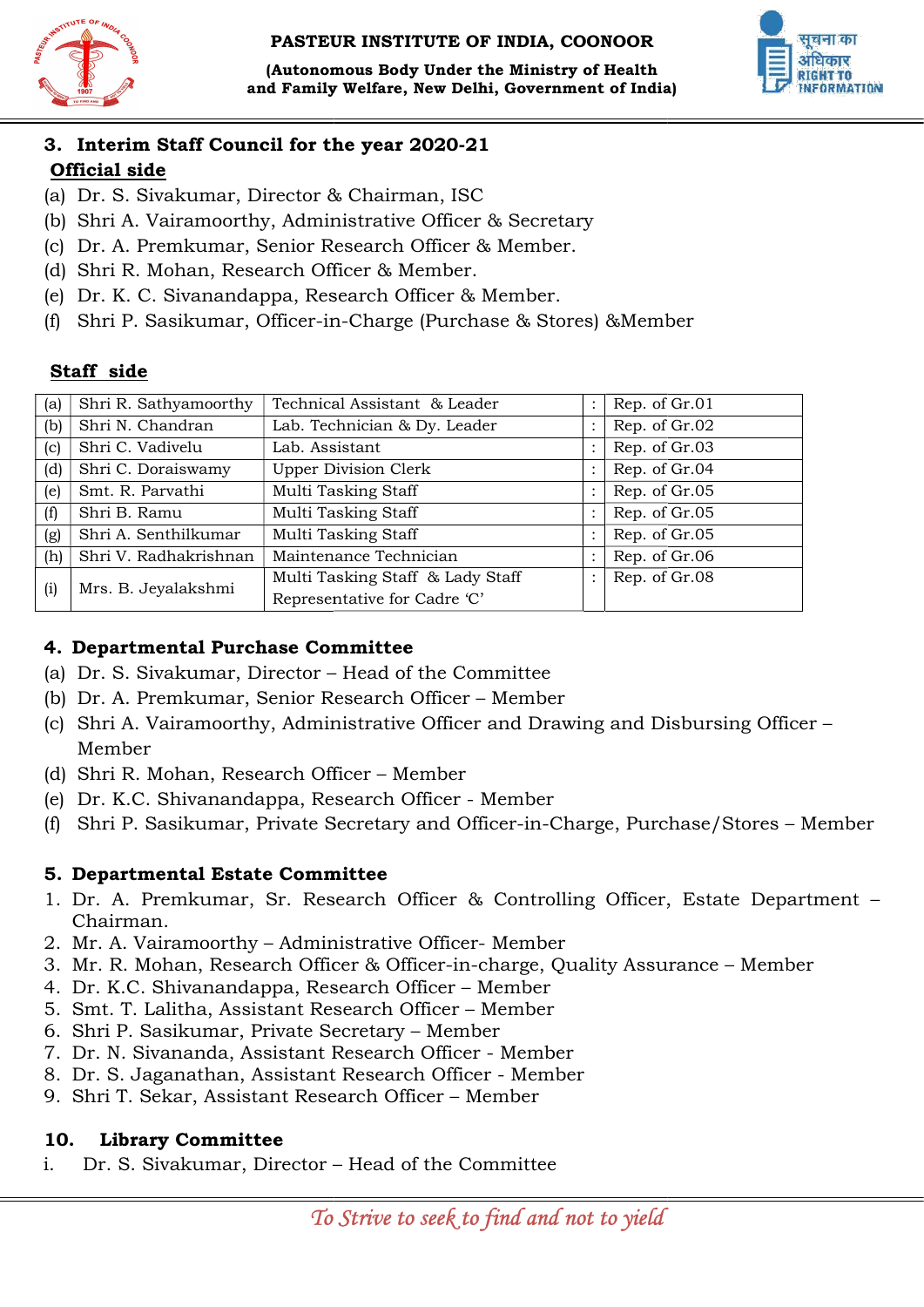



- ii. Dr. A. Premkumar, Senior Research Officer
- iii. Shri A. Vairamoorthy, Administrative Officer Dr. A. Premkumar, Senior Research Officer<br>Shri A. Vairamoorthy, Administrative Officer<br>Shri R. Mohan, Research Officer<br>Shri K.C. Shivanandappa, Research Officer and
- iv. Shri R. Mohan, Research Officer
- v. Shri K.C. Shivanandappa, Research Officer
- vi. Shri P. Sasikumar, Private Secretary

# 11. Women Welfare Committee (internal Complaints Committee) Shri P. Sasikumar, Private Secretary<br>**Women Welfare Committee (internal Complaints**) Dr. A. Premkumar, Sr. Research Officer - Chairman

- (a) Dr. A. Premkumar, Sr. Research Officer
- (b) Shri A. Vairamoorthy, Administrative Officer Member
- (c) Smt T. Lalitha, Assistant Research Officer Smt Member
- (d) Smt. Chandra Charles, Assistant Research Officer Member Secretary

# 12. Institutional Animal Ethics Committee (IAEC)

- 1. Dr. S. P. Muthukumar, Principal Scientist & Head, Animal House facility, CSIR -Central Food Technological Research Institute, Mysore – 570 020, Karnataka – Main Nominee.
- 2. Dr. D. Kannan, Associate Professor, Deptt. of Laboratory Animal Medicine, Veterinary College and Research Institute, Namakkal - 637 002 - Link Nominee.
- 3. Dr. R. Vadivelan, Deptt. of Pharmacology, JSS College of Pharmacy, Ooty 643 001 -Scientist from outside the Institute.
- 4. Dr. T.K. Praveen, 20, Rocklands, Deptt. of Pharmacology, JSS College of Pharmacy, Ooty – 643 001 – Socially aware nominee. 4. Dr. T.K. Praveen, 20, Rocklands, Deptt. of Pharmacology, JSS College of Pharmacy, Ooty<br>– 643 001 – Socially aware nominee.<br>5. Dr. A. Premkumar, Senior Research Officer & Scientist-in-charge, Animal House facility,
- Member Secretary, PII, Coonoor.
- 6. Dr. B. Sugumaran, Scientist from different discipline, Dept. of Animal Husbandry, Ooty
- 7. Dr. K.C. Shivanandappa, Research Officer & Scientist from different discipline, PII, Coonoor. ember Secretary, PII, Coonoor.<br>r. B. Sugumaran, Scientist from different discipline, Dept. of Animal Husbandry, Ooty<br>r. K.C. Shivanandappa, Research Officer & Scientist from different discipline, PII,<br>ponoor.<br>r. S. Parthas
- 8. Dr. S. Parthasarathy, Joint Director & Biological Scientist, Dept. of Animal Husbandry, Coonoor.

# 1.7.3 Dates from which constituted & 1.7.4. Term/Tenure

Governing Body : w.e.f. 01.07.1978 onwards, until further orders

Standing Finance Committee: w.e.f. 01.07.1978 onwards, until further orders w.e.f. 01.07.1978 onwards, until further orders<br>Committee: w.e.f. 01.07.1978 onwards, until fu<br>chase Committee: w.e.f. 16.05.2019, until furth<br>ate Committee: 27.04.2021

Departmental Purchase Committee: w.e.f. 16.05.2019, until further orders

Departmental Estate Committee:

Library Committee: 02.06.2020, until further orders.

Women Welfare Committee (internal Complaints Committee): 21.04.2018, until further<br>orders<br>Institutional Animal Ethics Committee (IAEC): 12.05.2020, until further orders. orders k Scientist-in-charge,<br>iscipline, Dept. of Anir<br>& Scientist from di:<br>gical Scientist, Dept.<br>**Term/Tenure**<br>til further orders<br>onwards, until furthe<br>i.2019, until further or<br>ders.<br>8 Committee): 21.04.20<br>2.05.2020, until furt

Institutional Animal Ethics Committee (IAEC): 12.05.2020, until further orders.

# 1.7.4 Powers and functions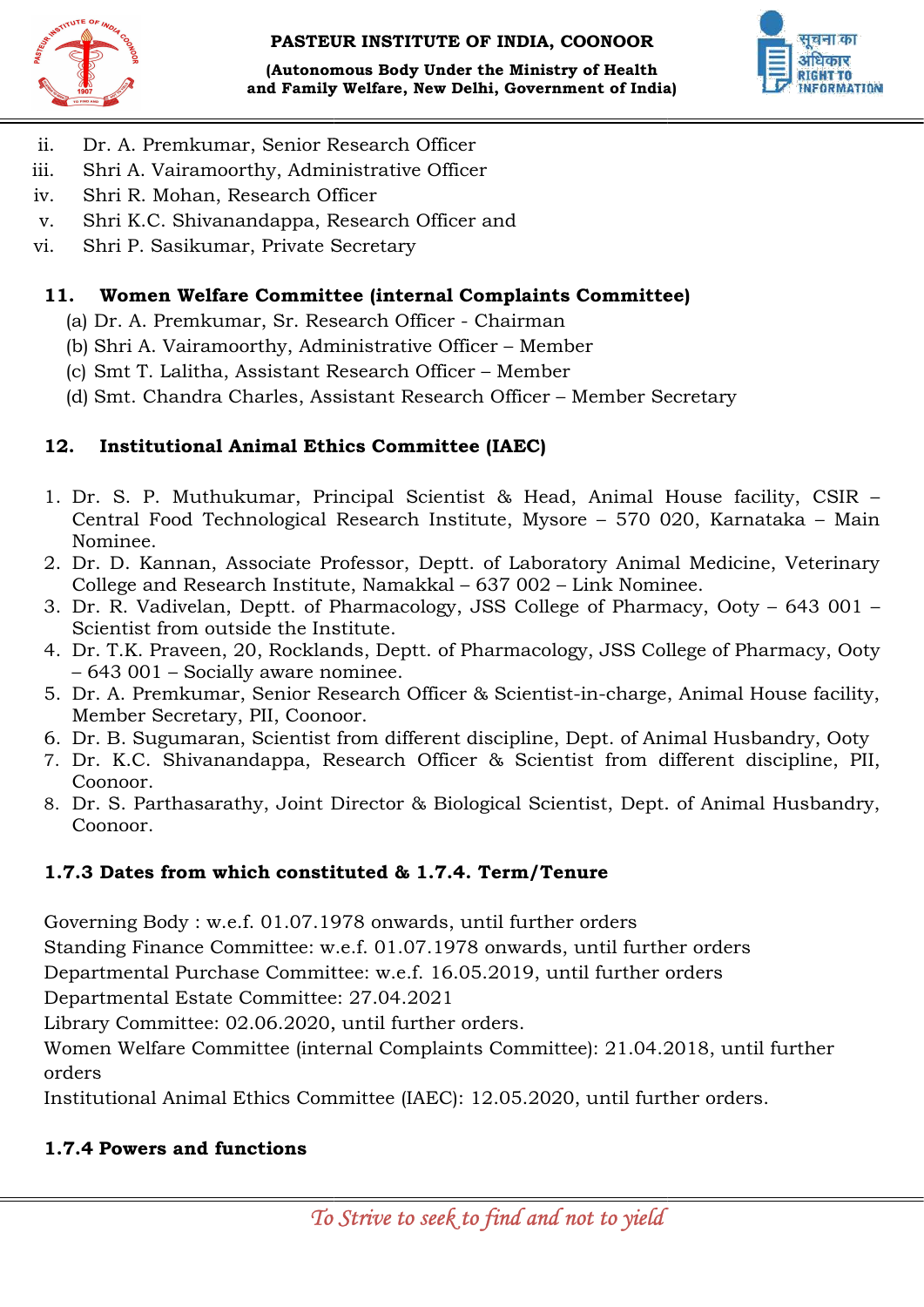

#### Powers and functions of the Governing Body

- (i) The Governing Body shall exercise such powers and discharge such functions as are laid down in the Rules & powers & functions of the Governing Body. Powers and functions of the Governing Body<br>(i) The Governing Body shall exercise such powers and discharge such functions as<br>are laid down in the Rules & Regulations, these bye-laws and schedules, as the
	- (ii) All proceedings of meeting of the Governing Body shall be entered in a minute book to be maintained by the Secretary for the purpose and minutes shall be signed by the Chairman of the meeting after the same is duly confirmed. oceedings of meeting of the Governing Body shall be entered in a<br>to be maintained by the Secretary for the purpose and minutes s<br>I by the Chairman of the meeting after the same is duly confirmed.
	- (iii) Any member desirous of moving a resolution at a meeting of the Governing Body shall give notice thereof in writing to the Secretary so as to reach him not less Any member desirous of moving a resolution at a meeting of the Governing Body shall give notice thereof in writing to the Secretary so as to reach him not less than 7 days before day of such meeting. Such a notice when rec circulated immediately by the Secretary to members and shall then form part of the agenda of the meeting.
	- (iv) No subject disposed of by the Governing Body at its meeting shall be brought up again for consideration until after the expiry of one year, except in case where the Chairman decides that the subject requires further consideration in the interest of the Institute. circulated immediately by the Secretary to members and shall then form part of<br>the agenda of the meeting.<br>No subject disposed of by the Governing Body at its meeting shall be brought up<br>again for consideration until after
- (v) The Governing Body shall have powers to create posts subject to specific provision in the budget, in scales of pay applicable to similar posts under Government of India or/scales of pay approved by the Government of India and<br>as applicable from time to time; classify them into grades and specify their<br>designations. In all matters the Governing Body, shall have full pow as applicable from time to time; classify them into grades and specify their designations. In all matters the Governing Body, shall have full powers in the matter of expenditure from the funds of the Institute subject to budget provision save in the matter of pay, allowances and concessions to a Central or any State Government servant, on foreign service which shall not be greate admissible under code rules of the concerned government. the Governing Gody shall have powers to create posts subject to specific<br>Governing Body shall have powers to create posts subject to specific<br>sion in the budget, in scales of pay applicable to similar posts under matter of expenditure from the funds of the Institute subject to budget provision<br>save in the matter of pay, allowances and concessions to a Central or any State<br>Government servant, on foreign service which shall not be gr and Pamily Welfare, New Delhi, Government of India)<br>
unctions of the Governing Body<br>
Governing Body<br>
Governing Body<br>
Governing Body<br>
Governing Body<br>
Governing Body<br>
Coverning Body<br>
Stand down in the Rules & Regulations, t es & Regulations, these bye-laws and schedules, as the<br>
c Governing Body.<br>
ng of the Governing Body shall be entered in a minute<br>
oy the Secretary for the purpose and minutes shall be<br>
of the meeting after the same is duly
	- (vi) Appointment to Group A post shall be made by the Governing Body on the recommendation of Selection Committee constituted by the Governing Body for that purpose.
	- (vii) The Director of the Institute shall be appointed by the Governing Body on such terms and for such period as may be decided by the Governing Body. The terms and for such period as may be decided by the Governin terms and for such period as may be decided by the Governing Body. The<br>directions of the appointment committee for appointment of Chief Executives directions of the appointment committee for appointment of Chief Executives<br>through ACCC as per OM No. 28/17/2004 E.O.S.M. II as dated 30.11.2005 of DOPT Govt. of India, New Delhi to be followed (G.B, dated 6.2.06)
	- (viii) The Governing Body shall, while creating a post, also decide about the classification of the post, if a post with same designation and same scale of pay does not exist in the Institute. ACCC as per OM No.  $28/17/2004$  E.O.S.M. II as dated 30.11.2005<br>iovt. of India, New Delhi to be followed (G.B, dated 6.2.06)<br>Governing Body shall, while creating a post, also decide about<br>ation of the post, if a post with
	- (ix) To establish an appropriate provident fund for the benefit of the employees of the Institute.
	- (x) Delegation of powers to the Chairman or the Dire ctor as it may deem fit for the conduct of business subject to the condition that the action taken by the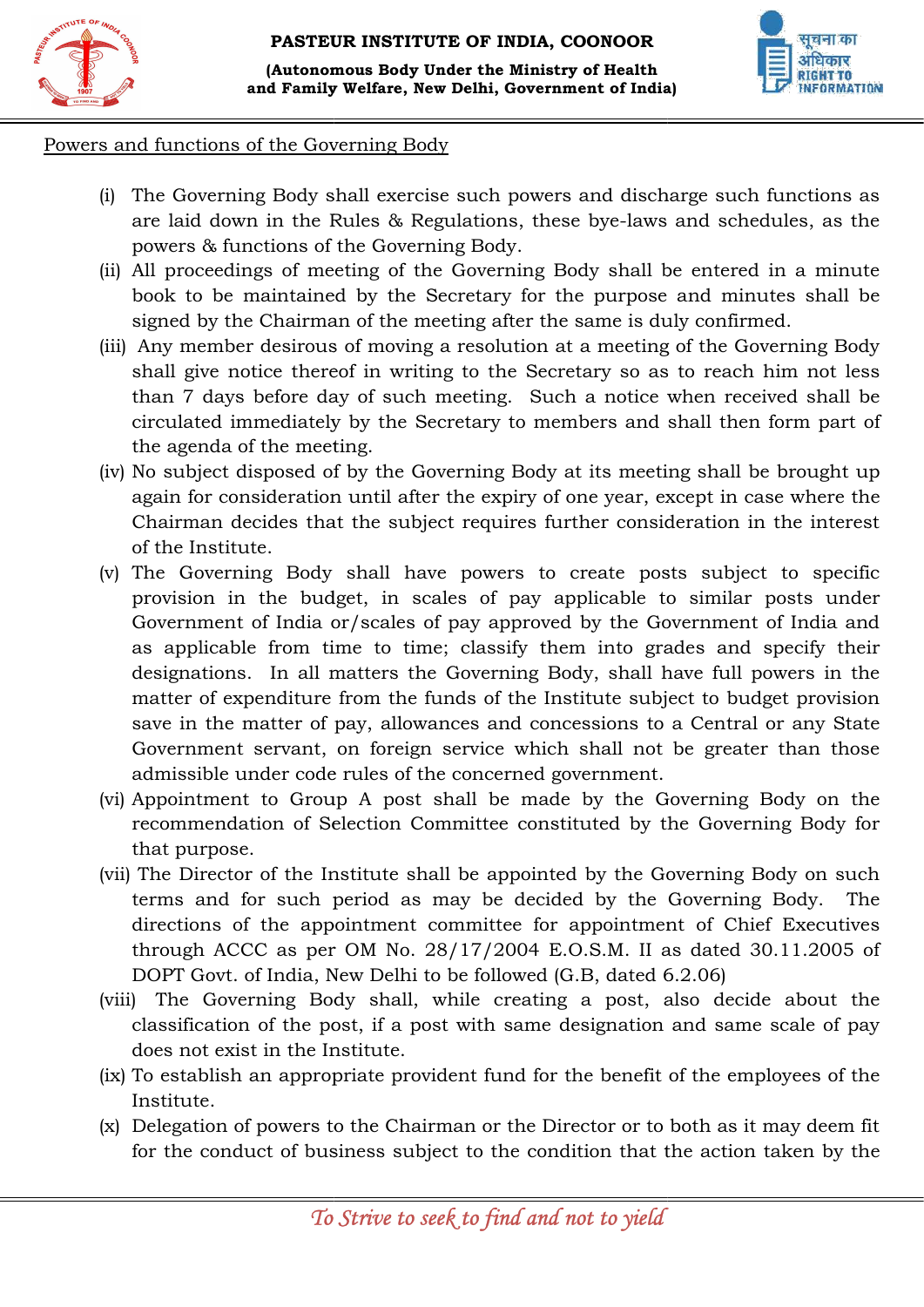



Chairman or by the Director shall be reported for confirmation at the meeting of the Governing Body.

- (xi) The Governing Body may accept the management and administration of any endowment or trust fund or any subscription or donation provided that the same is unaccompanied by any condition inconsistent or in conflict with the nature and object for which the Institute is established. Chairman or by the Director shall be reported for confirmation at the meeting<br>the Governing Body.<br>The Governing Body may accept the management and administration of an<br>endowment or trust fund or any subscription or donatio
- (xii) The Governing Body shall have all powers of punishment including dismissal, removal or reduction in rank of all members of the Staff of the Institute.
- (xiii) The Governing Body may frame, alter, and repeal bye-laws for the proper conduct of the Institute for which no specific provision has been made in these rules. Such bye laws shall be passed by the Governing Body by a m majority of not less than two third of the members present.

#### Functions of the Standing Finance Committee:

- (1) To consider and recommend for approval to the Governing Body the annual budget estimates of the Institute; The budget estimates approved by the Gov Government of India on the recommendations of the Standing Finance Committee shall be subject to availability of funds in the Institute and the financial commitment of the Government of India to the Institute. For Constant (xiii) The Governing Body may frame, alter, and repeal bye-laws for the proper conduct of the Institute for which no specific provision has been made in these rules. Such bye laws shall be passed by the Govern
- (2) To consider and recommend for approval to the accounts of the Institute.
- (3) To consider and recommend for approval to the Governing Body, new financial proposals which may arise during the course of the year which may not be already provided for under the budget and to approve appropriation between previously approved major heads.
- (4) To consider reports of receipts and expenditure submitted by the Director for information; to examine from time to time the adequacy of resources of funds and the general financial position of the Institute; and to make appropriate recommendations to the Governing Body. To consider and recommend for approval to the Governing Body, new financial proposal<br>which may arise during the course of the year which may not be already provided fo<br>ander the budget and to approve appropriation between
- (5) To consider and recommend to the Governing Body for approval of all proposals for creation of new posts and also to consider and approve the action of the Director and approve the action of the Director in the creation of posts within his powers.
- (6) To consider and approve all matters relating to the invitation and acceptance of tenders which are beyond the powers of the Director, and approve the action of the Director in the creation of posts within his powers.<br>
(6) To consider and approve all matters relating to the invitation and acceptance of tenders<br>
which are beyond the powers of the Director, and
- the Director. A report of the proceedings of each Executive Committee meeting will be forwarded to the Governing Body. This Executive Committee will meet more often than the Governing Body.

Functions of the Departmental Purchase Committee: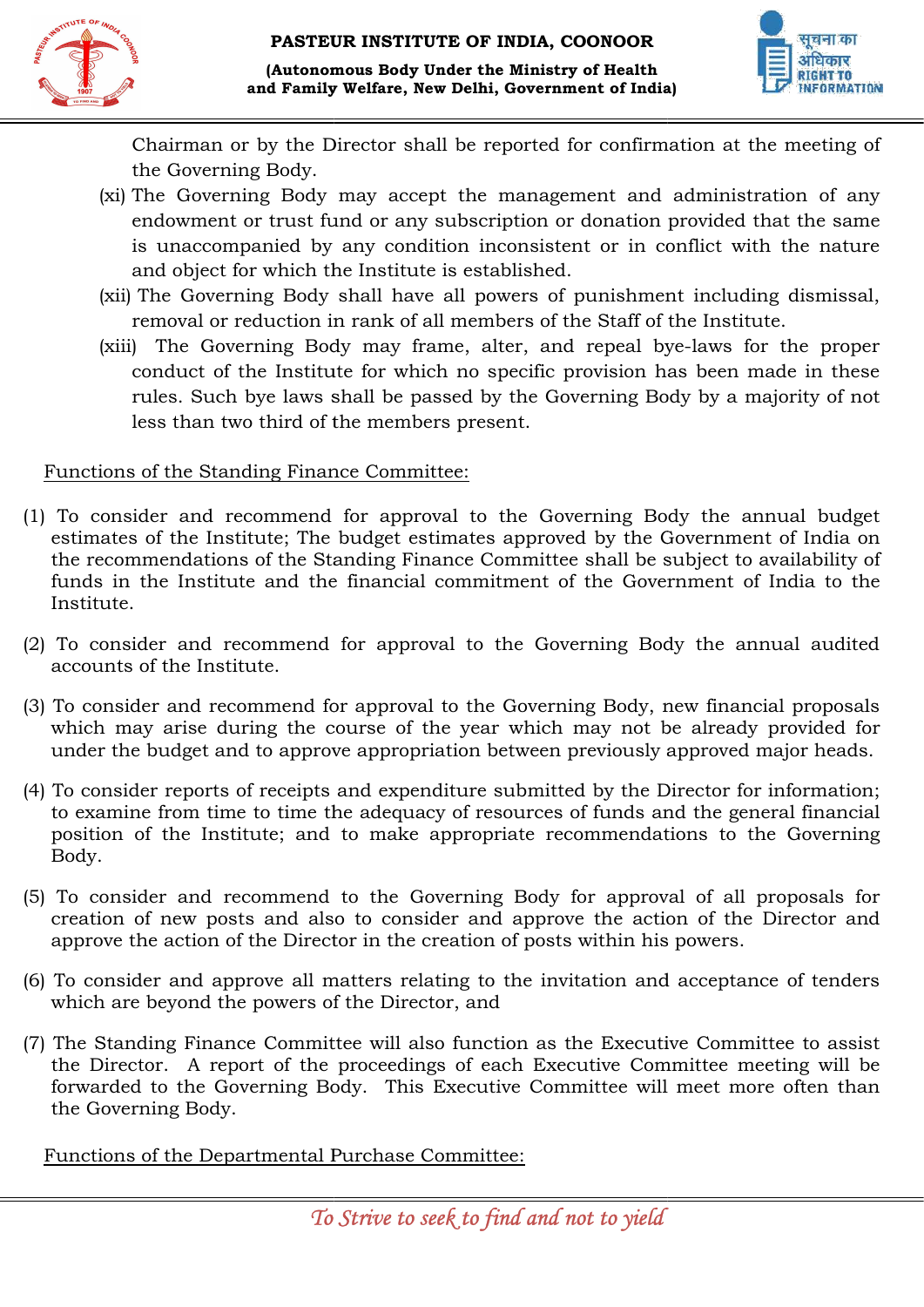

(Autonomous Body Under the Ministry of Health and Family Welfare, New Delhi, Government of India)



Scrutinization and Finalizations of all purchases such as Plant & Machinery, Equipment, Chemicals, all Raw Materials, and Maintenance items etc., required by various sections as per purchase procedures placed before the purchase committee. atinization and Finalizations of all purchases such as Plant<br>micals, all Raw Materials, and Maintenance items etc., requi<br>purchase procedures placed before the purchase committee.

## Functions of Institutional Animal Ethics Committee:

- ◆ To review and approve research proposals involving lab animals
- $\bullet$  To provide suggestions for modification of the proposals wherever necessary
- ◆ To conduct periodic supervision of Institute's animal facility
- To ascertain ethical use of animals and protection of well being of animals during and after research
- When research activity is not found in accordance to CPCSEA guidelines to help adopt correct measures
- To see that all those persons involved in animal care and research are adequately trained to handle the animals
- To ensure that GLP guidelines are followed in animal facility to protect the researchers and all others involved in animal handling

#### Functions of Estate Committee:

To look after the works related Estate Deparment i.e. for generating notes, scrutinizing and finalizing of all tenders related to original civil and electrical works, repair/maintenance of office buildings as well as quarters and allotment of quarters, etc. <p>\n• To provide suggestions for modification of the proposals wherever necessary\n <math display="inline">\bullet</math> To conduct periodic supervision of Institute's animal facility\n <math display="inline">\bullet</math> To ascertain ethical use of animals and protection of well being of animals during and after research activity is not found in accordance to CPCSEA guidelines to help adopt correct measurements\n</p>\n<p>\n• To see that all those persons involved in animal care and research are adequately trained to handle the animals\n</p>\n<p>\n• To ensure that GLP guidelines are followed in animal facility to protect the researchers and all others involved in animal handling\n</p>\n<p>\nFunctions of Estate Committee:\n</p>\n<p>\nTo look after the works related Estate Department i.e. for generating notes, scrutinizing and finalizing of all tendency related to original civil and electrical works, repair/maintename of office buildings as well as quarters and allotment of quarters, etc.\n</p>

#### Function of Library Committee:

1. To guide the Librarian in formulating general library policies and regulations which govern the functions of the library. govern the functions of the library.

2. To provide for proper documentation services and updating the Library collection.

3. To work towards modernization and improvement of Library and documentation<br>Services.<br>4. To formulate policies and procedures for efficient use of Library resources.<br>5. To review Library readership dept-wise Services.

- 4. To formulate policies and procedures for efficient use of Library resources.
- 5. To review Library readership dept
- 6. To adopt measures to enhance readership
- 7. To prepare budget and proposals for the development of the Library.

6. To adopt measures to enhance readership<br>7. To prepare budget and proposals for the development of the Library.<br>8. To recommend to the authorities the fees and other charges for the use of the Library and

9. To seek feedback on Library functions from readers. 9. To

Working Rules for Internal Complaints Committee:

http://www1.iitkgp.ac.in/institute/act\_rules\_procedure.pdf

# 1.7.5 Whether their meetings are open to the public?

No

#### 1.7.6 Whether the minutes of the meetings are open to the public?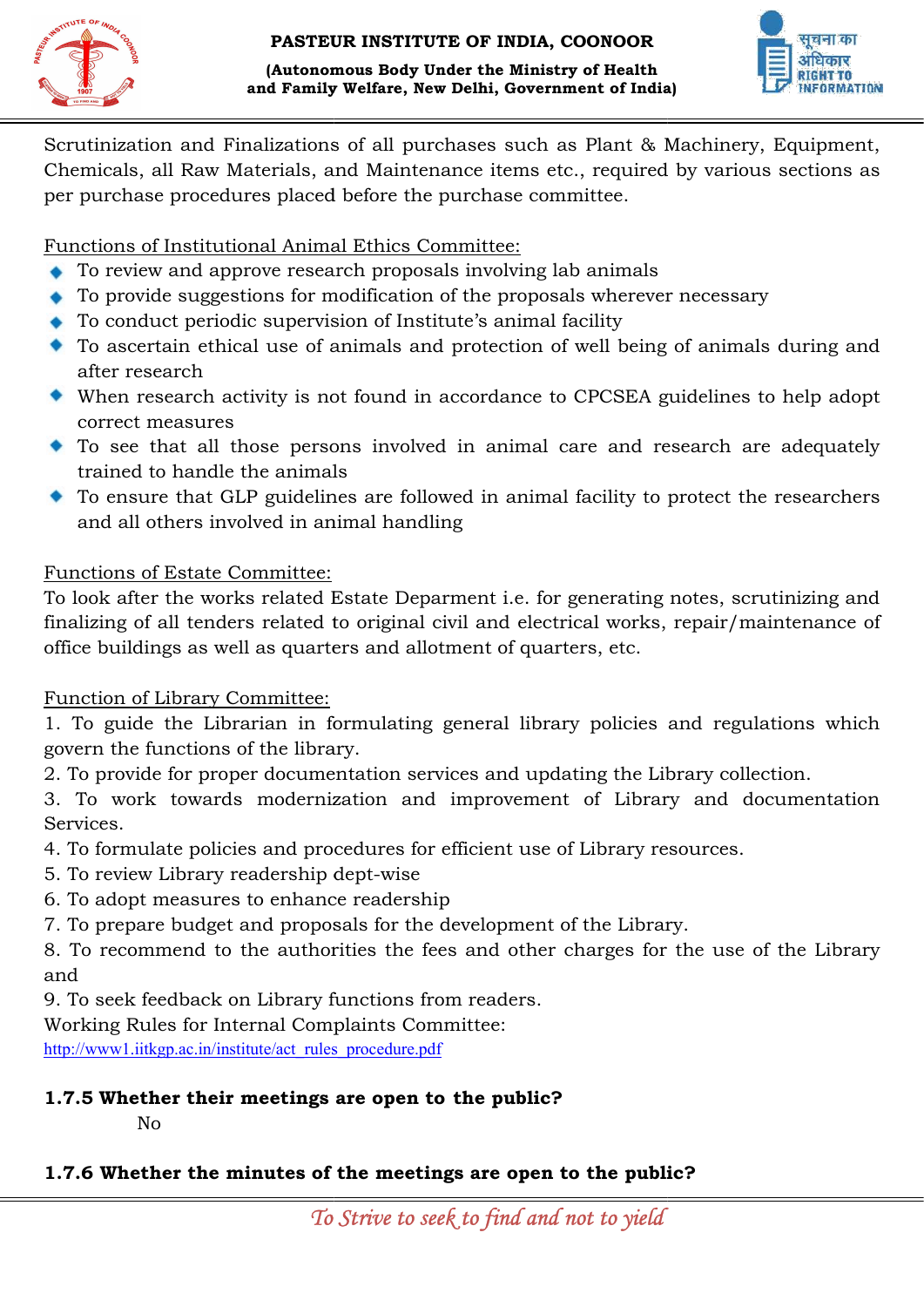



Governing Body and Standing Finance Committee minutes are open to the public.

# 1.7.7 Place where the minutes if open to the public are available?

#### Website of this Institute: www.pasteurinstituteindia.com

#### 1.8 Directory of officers and employees w.e.f. 01.05.2021

| S. No | <b>Name</b>             | <b>Mobile Number</b> | e-mail id                      |
|-------|-------------------------|----------------------|--------------------------------|
| 1.    | Dr. S. Sivakumar        | 8978101919           | drssivakumar.pii-mohfw@nic.in  |
| 2.    | Dr. A. Premkumar        | 9442533645           | apkumar_piic@yahoo.co.in       |
| 3.    | Sri A.Vairamoorthy      | 8903690378           | vairamoorthy1966@gmail.com     |
| 4.    | Sri R. Mohan            | 9790326511           | mohs2@rediffmail.com           |
| 5.    | Dr. K.C. Sivanandappa   | 9789327696           | Shivasham_27@yahoo.co.in       |
| 6.    | Sri Jason M Jayacross   | 9486192627           | jasonjayacross@.in             |
| 7.    | Mrs T. Lalitha          | 9443091544           | lallithapriya7@gmail.com       |
| 8.    | Dr. C. Muniandi         | 9443017854           | drcmunish@yahooico.in          |
| 9.    | Mrs. Chandra charles    | 9487536482           | chandabiami@reddiffmail.com    |
| 10.   | Sri B. Annamalai        | 9443809913           | annamalai2711@gmail.com        |
| 11.   | Dr. N. Sivananda        | 9486921166           | nanjansivananda@yahoo.co.in    |
| 12.   | Dr. S. Jagannathan      | 9486081990           | seljag2005@yahoo.com           |
| 13.   | Sri T. Sekar            | 9487365795           | sekar_102000@yahoo.com         |
| 14.   | Sri G. Chandra Mohan    | 9842402813           | cmpiic2011@gmail.com           |
| 15.   | Sri P. Sasikumar        | 9443107669           | pariyathra@gmail.com           |
| 16.   | Sri R. Ram              | 9865915364           | ram.rk1964@gmail.com           |
| 17.   | Sri T.K. Balakrishnan   | 9442638588           | tkbkovv@gmail.com              |
| 18.   | Sri S. Ravi             | 9442675540           | ravisubban18@gmail.com         |
| 19.   | Mrs Bareedha J          | 9442084756           | jabareybari@gmail.com          |
| 20.   | Mrs Shanthi Subramani   | 9443675567           | sshanthi721@gmail.com          |
| 21.   | Sri D. Anurag           | 9443522611           | anuragdevarajan@gmail.com      |
| 22.   | Sri P. Mani             | 9486442476           | maniponnan1962@gmail.com       |
| 23.   | Sri P. Venkatachalam    | 9488541107           | kpvenkatpic@gmail.com          |
| 24.   | Sri V. Raja Karthikeyan | 9786896896           | vrkarthi1979@gmail.com         |
| 25.   | Sri A. Jaffarulla       | 9486651367           | 62jaffar@gmail.com             |
| 26.   | Sri K. Devaraj          | 9965630060           | kilugadevaraj1962@yahoo.com    |
| 27.   | Sri R. Sathyamurthy     | 9840407824           | vsathiyamoorthy1961@gmail.com  |
| 28.   | Sri P. Paramasivam      | 8695529685           | Paramasivamperumal63@gmail.com |
| 29.   | Sri S. Mani             | 9498001675           | Manisydp@gmail.com             |
| 30.   | Mrs R. Manjula          | 9047896595           | Manjulaooty1965@gmail.com      |
| 31.   | Sri A. Rajappa          | 9486118105           | alagesanrajappa@gmail.com      |
| 32.   | Sri R. Gopalakrishnan   | 8122883482           | gpsn182@gmail.com              |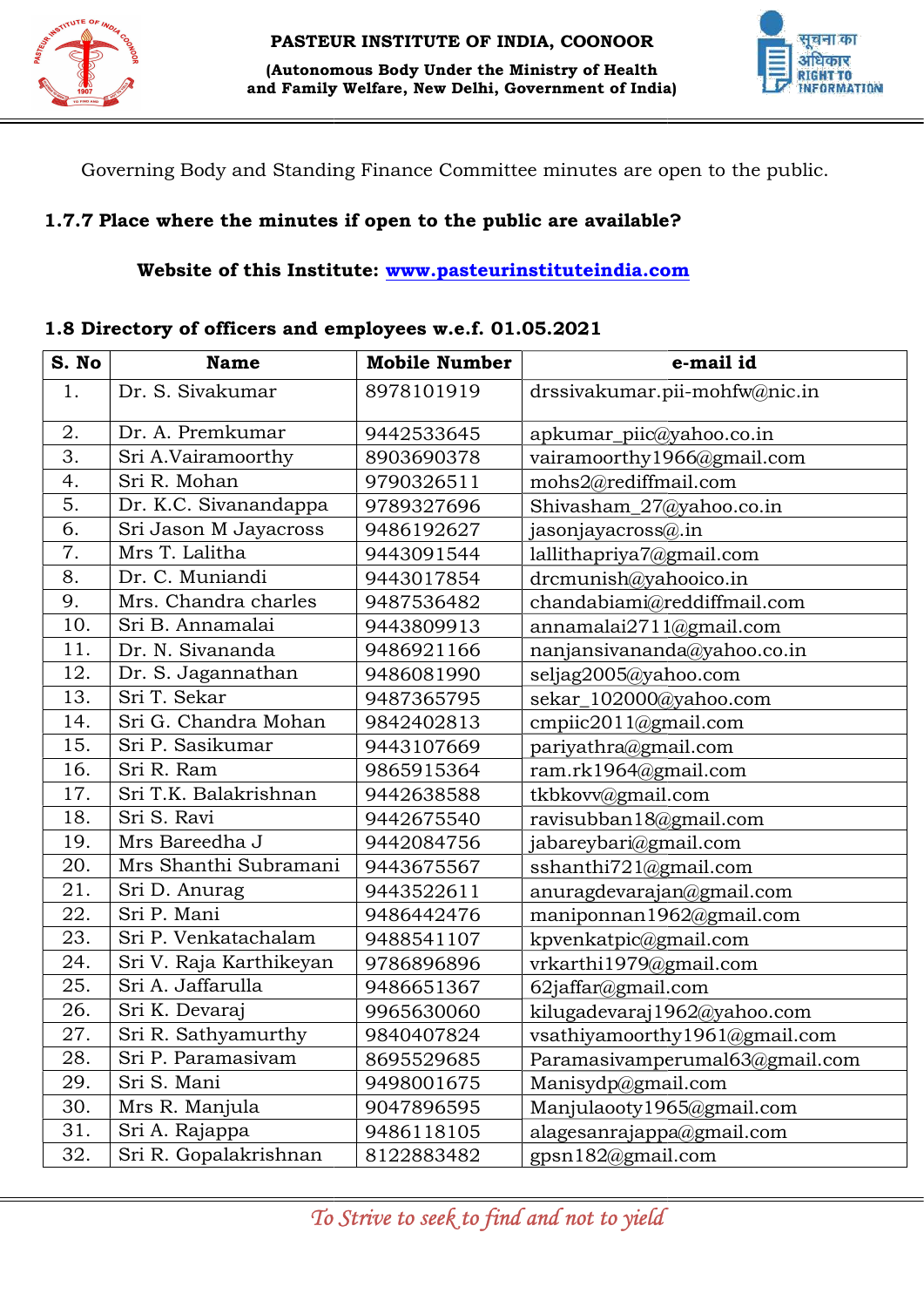

(Autonomous Body Under the Ministry of Health and Family Welfare, New Delhi, Government of India)



| 33. | Mrs Uma Subramani       | 8807401355 | umasubramani1966@gmail.com         |
|-----|-------------------------|------------|------------------------------------|
| 34. | Mrs Melan Basavaraj     | 9486988724 | Melanjohn64@gmail.com              |
| 35. | Sri K. Shankaran        | 9487069495 | shankaranmalhiga@gmail.com         |
| 36. | Sri N. Chandran         | 9843890313 | sarojachand64@gmail.com            |
| 37. | Sri B. Lakshmanan       | 9943391882 | boraiyanlakshman@gmail.com         |
| 38. | Sri S. Peter            | 9942093107 | sampeter1963@gmail.com             |
| 39. | Sri V. Muthu            | 8903756266 | periyavelanmuthu@gmail.com         |
| 40. | Sri M.E. Sridharan      | 9894895410 | sssri11464@gmail.com               |
| 41. | Sri C. Alexander Joseph | 9994553306 | alexanderjsph09@gmail.com          |
| 42. | Sri R. Ravi             | 9487966271 | ramanravi358@gmail.com             |
| 43. | Sri R. Saravanan        | 9443897447 | saravananrama9@gmail.com           |
| 44. | Sri R. Yesudoss         | 9443869977 | yesudosspiic@gmail.com             |
| 45. | Sri N. Kuppusamy        | 9489871250 | kuppan.67@gmail.com                |
| 46. | Sri C. Doraiswamy       | 9486980631 | dorai.piic@gmail.com               |
| 47. | Sri R. Dhurairajan      | 9442326507 | rdhurairajan@gmail.com             |
| 48. | Sri B. Karthick         | 9843218901 | lyssabpl@gmail.com                 |
| 49. | Sri Y.D. Praveen        | 9843934316 | praviyd@gmail.com                  |
| 50. | Sri M. Subramani        | 9489828144 | msubramanikambattan@gmail.com      |
| 51. | Sri M.B. Raju           | 7868037074 | bellieraju@gmail.com               |
| 52. | Sri M. Radhakrishnan    | 9442674039 | mariappanradhakrishnan@yahoo.com   |
| 53. | Sri C. Vadivelu         | 9942766742 | chinnamuthuvadivelu@gmail.com      |
| 54. | Sri B.B. Sundaram       | 9942685780 | bellansundaran@gmail.com           |
| 55. | Sri R. Gunasekaran (Jr) | 9943580914 | ramasamygunasekaran1965@gmail.com  |
| 56. | Sri P. Periaswamy       | 9865560446 | 81paguthi periaswamy@gmail.com     |
| 57. | Sri S. Devanbu          | 9487340897 | samuveldevanbu@gmail.com           |
| 58. | Sri M. Murugan          | 9442283069 | kmuthumurugran1966@gmail.com       |
| 59. | Sri S. Chandrasekaran   | 9486494829 | ybschandru@gmail.com               |
| 60. | Sri B. Sivalingam       | 9943568492 | belliesivalingam@gmail.com         |
| 61. | Sri K. Elancheran       | 9842034452 | elancheran1963@gmail.com           |
| 62. | Sri M. Gunasekaran      | 9344842683 | mgunasekaran1964@yahoo.com         |
| 63. | Sri K. Manoharan        | 9788385744 | manoharancoonoor1962@gmail.com     |
| 64. | Sri R. Siddayan         | 9487068842 | rajamanickamsiddiyan@gmail.com     |
| 65. | Sri R. Vasudevan        | 9442139488 | rajagopalvasudevan1964@gmail.com   |
| 66. | Sri R. Durai            | 9486785309 | durairamaswamy@rocketmail.com      |
| 67. | Sri K. Ravichandran     | 7598303104 | ravikanniayn@gmail.com             |
| 68. | Sri T. Natarajan        | 9626719746 | tekbahadurnatarajan@gmail.com      |
| 69. | Sri R. Sreenivasan      | 8940290459 | sreenivasanraju1970@gmail.com      |
| 70. | Sri M. Thiyagarajan     | 9486435541 | Thiyaramanickam@gmail.com          |
| 71. | Sri B. Nataraj          | 9489645443 | natrajbalasubramani@gmail.com      |
| 72. | Sri V. Radhakrishnan    | 9943730346 | radhumahanth@gmail.com             |
| 73. | Sri G. Thanaraj         | 9486928990 | gurunathanthanraj@gmail.com        |
| 74. | Sri P. Rajendran        | 9047726465 | palaniappanrajendran1963@gmail.com |
| 75. | Sri S. Gangadharan      | 9442323179 | Sannangangadharan@gmail.com        |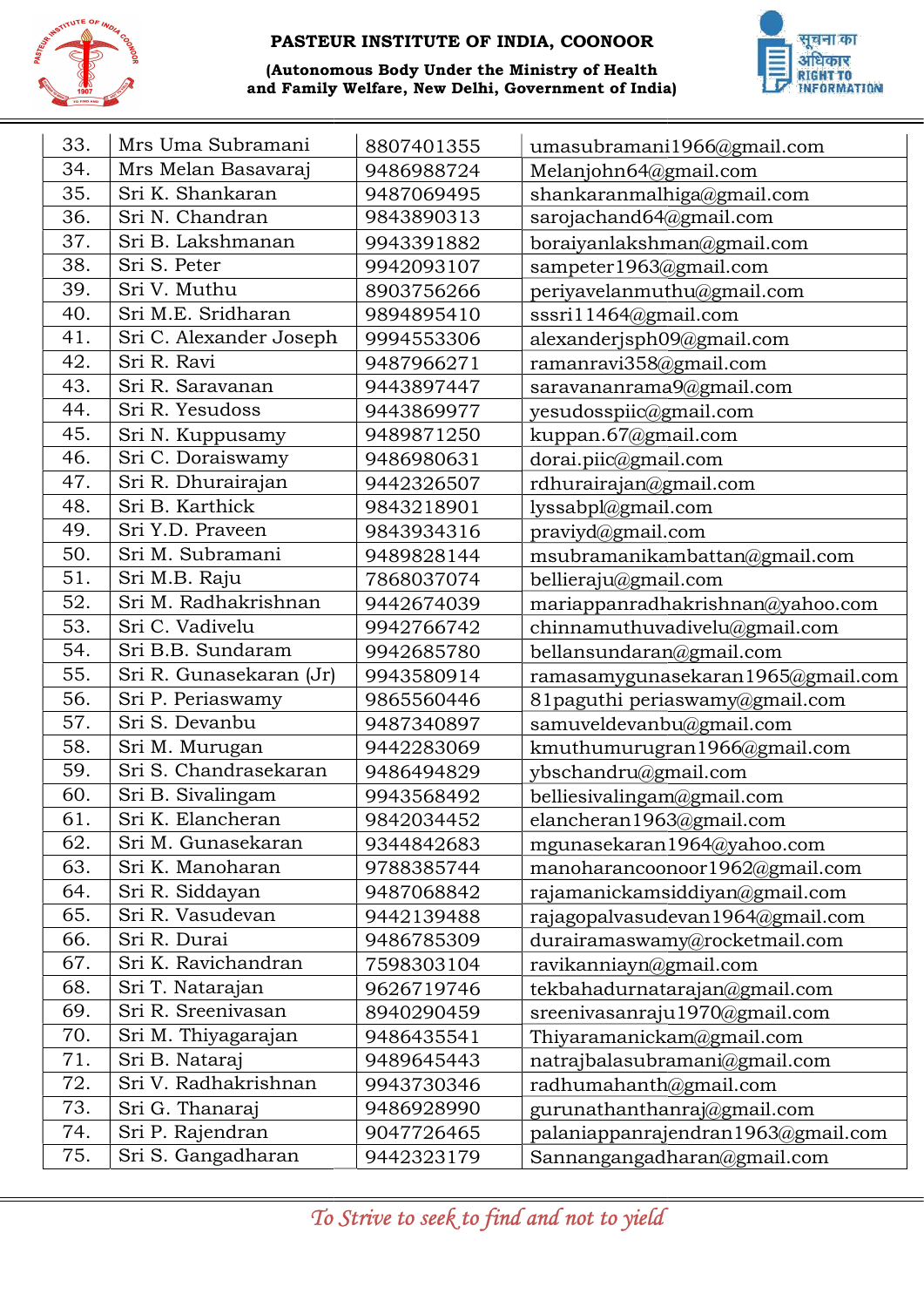

(Autonomous Body Under the Ministry of Health and Family Welfare, New Delhi, Government of India)



| $\frac{(1)}{1907}$ | and Family Welfare, New Delhi, Government of India) |             |                                   |
|--------------------|-----------------------------------------------------|-------------|-----------------------------------|
| 76.                | Sri Vincent Human                                   | 9942077422  | vincenthuman@gmail.com            |
| 77.                | Sri A. Velmurughan                                  | 8497112995  | velmuruganvjss@gmail.com          |
| 78.                | Sri S. Murugan                                      | 8148373509  | Somumurugan1968@gmail.com         |
| 79.                | Sri M. Murugan                                      | 9843958844  | muruganmunu70@gmail.com           |
| 80.                | Sri D. Surendran                                    | 9786077719  | dharmhasurendran@gmail.com        |
| 81.                | Sri R. Dharmaraj                                    |             |                                   |
|                    | Shanmugam                                           | 9894423739  | rajushanmugam61@gmail.com         |
| 82.                | Sri S. Anandan                                      | 9626481085  | vazhgavalamudananandhan@gmail.com |
| 83.                | Sri K. Ganesan                                      | 9489227061  | kganesan1964@yahoo.com            |
| 84.                | Mrs B. Jayalakshmi                                  | 8903479067  | kbalachandaruay@gmail.com         |
| 85.                | Sri M. Ganesan                                      | 9943661932  | mallanganeshan@gmail.com          |
| 86.                | Mrs Dhanamani                                       |             |                                   |
|                    | Murugesan                                           | 9047567622  | danamuruges@gmail.com             |
| 87.                | Sri R. Raghu                                        | 8903121926  | kmrajuraghu@gmail.com             |
| 88.                | Miss B. Saroja                                      | 9487512033  | attadisaroja@gmail.com            |
| 89.                | Sri G. Saravana Moorthy                             | 9842409860  | saravanamoorthy1969@gmail.com     |
| 90.                | Sri B. Ramu                                         | 9787555414  | balakrishnanramu@gmail.com        |
| 91.                | Sri L. Murali                                       | 9952607536  | lmuralipiic@gmail.com             |
| 92.                | Sri N. Ramadass                                     | 8122149816  | nalliyanramadass@gmail.com        |
| 93.                | Sri M. Ravindran                                    | 8903971669  | ravindrakambattan@gmail.com       |
| 94.                | Mrs R. Parvathi                                     | 9787411338  | parvathipic@rediffmail.com        |
| 95.                | Mrs M. Geetha                                       | 9787350340  | geethaspmahendran@gmail.com       |
| 96.                | Sri Min Bahadur Katri                               | 9486671213  | minbahadurkharti1965@gmail.com    |
| 97.                | Sri Bommiraj Bahadur                                | 9751128798  | bommibahadur@gmail.com            |
| 98.                | Mrs K. Kalavathi                                    | 8098040607  | kumarkalavathy@yahoo.com          |
| 99.                | Mrs R. Kamatchi                                     | 9897563307  | rajukamatchi@gmail.com            |
| 100.               | Mrs Shanthi Rajkumar                                | 9843542455  | shanthirajkumar1962@gmail.com     |
| 101.               | Mrs S. Sivarani                                     | 8940192325  | sivaranisadhasivam@gmail.com      |
| 102.               | Mrs D.R. Latha                                      | 9698111826  | rlathagopal.1965@gmail.com        |
| 103.               | Sri G. Ramesh                                       | 9787821352  | gopalramesh76@gmail.com           |
| 104.               | Sri S. Balasubramani                                | 9487117687  | balapiic@yahoo.com                |
| 105.               | Sri A.K. Jithendran                                 | 9843891605  | jithukrish78@gmail.com            |
| 106.               | Sri A. Senthilkumar                                 | 9965064587, |                                   |
|                    |                                                     | 9487564587  | senthil1978senthilk@gmail.com     |
| 107.               | Sri P.K. Anandan                                    | 9486929371  | anandankrishnanpka@gmail.com      |
| 108.               | Sri R. Vinoth                                       | 9786086711  | rvinoth.sky@gmail.com             |
| 109.               | Sri B.N. Haldurai                                   | 9788826021  | halduraibn@gmail.com              |
| 110.               | Sri G. Saravanan                                    | 9843766562  | skgsaravanan@gmail.com            |
| 111.               | Mrs S. Pavithra                                     | 9843392919  | pavithrapiic@gmail.com            |
| 112.               | Mrs. M. Mahalakshmi                                 | 8760518313  | mahalakshmi313@gmail.com          |

#### 1.9. Monthly Remuneration received by officers & employees including system of compensation [Section 4(1) (b) (x)]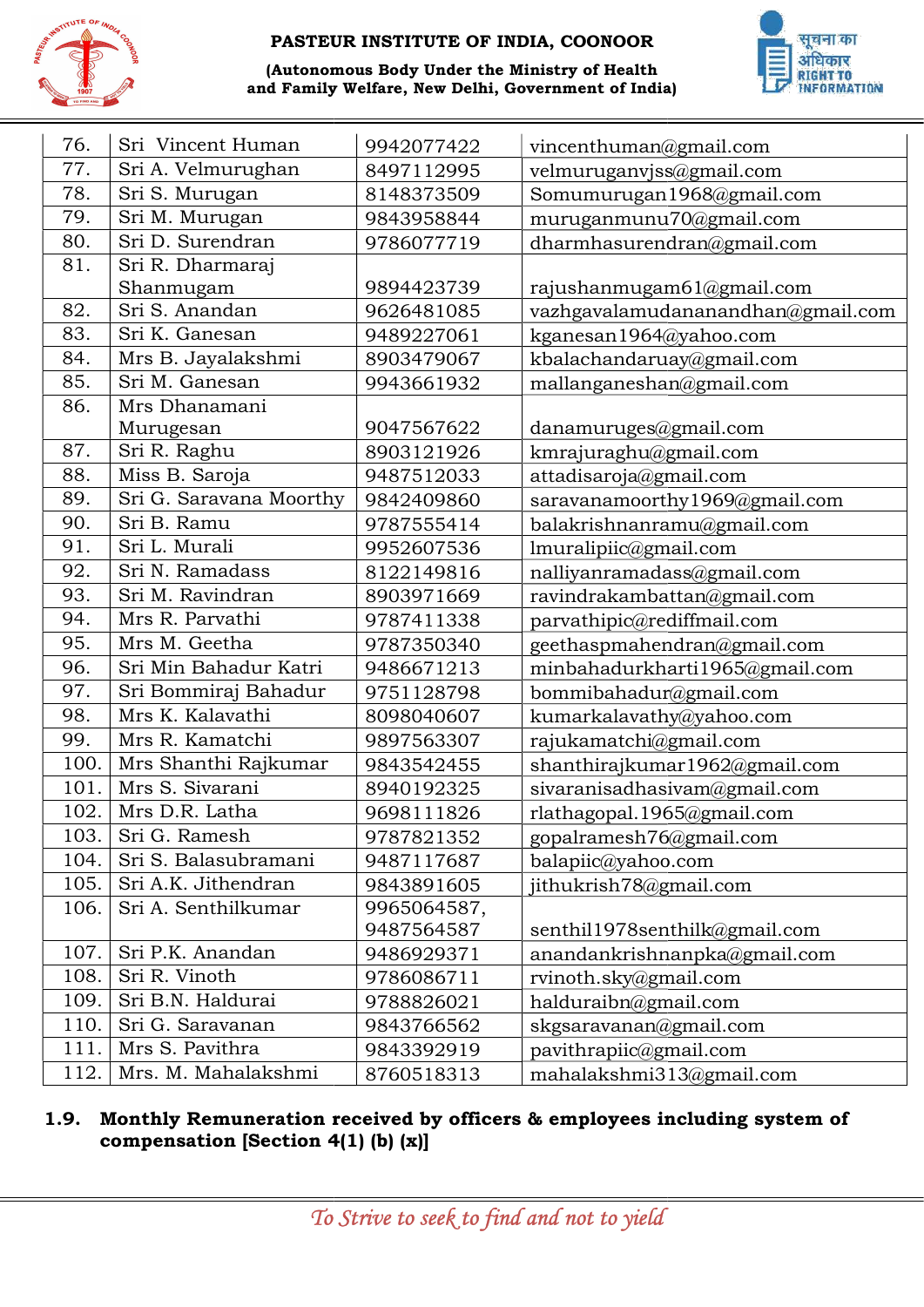



#### (i) List of employees with Gross monthly remuneration w.e.f. 01.05.2021

| S.  | Emp    |                        |                            | Gross Pay |
|-----|--------|------------------------|----------------------------|-----------|
| No. | Code   | Name                   | Desig.                     | (in Rs.)  |
| 1.  | S00118 | Dr. Sivakumar.S        | Director                   | 226922    |
| 2.  | P01190 | Dr. Premkumar.A        | Sr.Research Officer        | 109890    |
| 3.  | V00211 | Sri Vairamoorthy.A     | Administrative Officer     | 87399     |
| 4.  | M00111 | Sri Mohan.R            | Research Officer           | 94437     |
| 5.  | S00101 | Dr. Shivanandappa.K.C  | Research Officer           | 102870    |
| 6.  | J01090 | Sri Jason M Jayacross  | Asst.Research Officer      | 94302     |
| 7.  | L00291 | Mrs.Lalitha.T          | Asst.Research Officer      | 89037     |
| 8.  | M00495 | Dr.Muniandi.C          | Asst.Research Officer      | 86463     |
| 9.  | C00395 | Mrs.Chandra Charles    | Asst.Research Officer      | 92231     |
| 10. | A01390 | Sri Annamalai.B        | Asst.Research Officer      | 86463     |
| 11. | S00306 | Dr.Sivananda.N         | Asst.Research Officer      | 89606     |
| 12. | J00301 | Dr.Jagannathan.S       | Asst.Research Officer      | 79326     |
| 13. | S01807 | Dr.Sekar.T             | Asst.Research Officer      | 64818     |
| 14. | C00205 | Sri Chandra Mohan.G    | Asst.Research Officer      | 70668     |
| 15. | S00990 | Sri Sasikumar.P        | Private Secretary          | 84006     |
| 16. | R00384 | Sri Ram.R              | Office Superintendent      | 74880     |
| 17. | B00282 | Sri Balakrishnan.T.K.  | Office Superintendent      | 64818     |
| 18. | R00388 | Sri Ravi.S             | Office Superintendent      | 70668     |
| 19. | B00488 | Mrs.Bareedha J         | Office Superintendent      | 75356     |
| 20. | S00588 | Mrs.Shanthi Subramani  | Office Superintendent      | 71368     |
| 21. | A00196 | Sri Anurag.D           | Office Superintendent      | 56606     |
| 22. | M00391 | Sri Mani.P             | Office Superintendent      | 54981     |
| 23. | K00296 | Sri Kuppusamy.N        | Office Superintendent      | 54981     |
| 24. | D02189 | Sri Doraiswamy.C       | Office Superintendent      | 54981     |
| 25. | D00591 | Sri Dhurairajan.R.     | Office Superintendent      | 54981     |
| 26. | V00305 | Sri Venkatachalam.P    | Pharmacist                 | 66690     |
| 27. | R00506 | Sri Raja Karthikeyan.V | Research Assistant         | 68679     |
| 28. | J00681 | Sri Jaffarulla.A       | <b>Technical Assistant</b> | 64106     |
| 29. | D01181 | Sri Devaraj.K          | <b>Technical Assistant</b> | 56862     |
| 30. | S01581 | Sri Sathiyamoorthy.R   | <b>Technical Assistant</b> | 55224     |
| 31. | P05181 | Sri Paramasivan.P      | <b>Technical Assistant</b> | 53703     |
| 32. | M05081 | Sri Mani.S             | <b>Technical Assistant</b> | 57231     |
| 33. | M00585 | Mrs.Manjula.R.         | <b>Technical Assistant</b> | 57712     |
| 34. | G00186 | Sri Gopalakrishnan.R   | <b>Technical Assistant</b> | 55606     |
| 35. | U00386 | Mrs.Uma Subramani      | <b>Technical Assistant</b> | 52182     |
| 36. | M00686 | Mrs. Melan Basavaraj   | <b>Technical Assistant</b> | 52182     |
| 37. | S01986 | Sri Shankaran.K        | <b>Technical Assistant</b> | 50778     |
| 38. | C02086 | Sri Chandran.N         | <b>Technical Assistant</b> | 52606     |

To Strive to seek to find and not to yield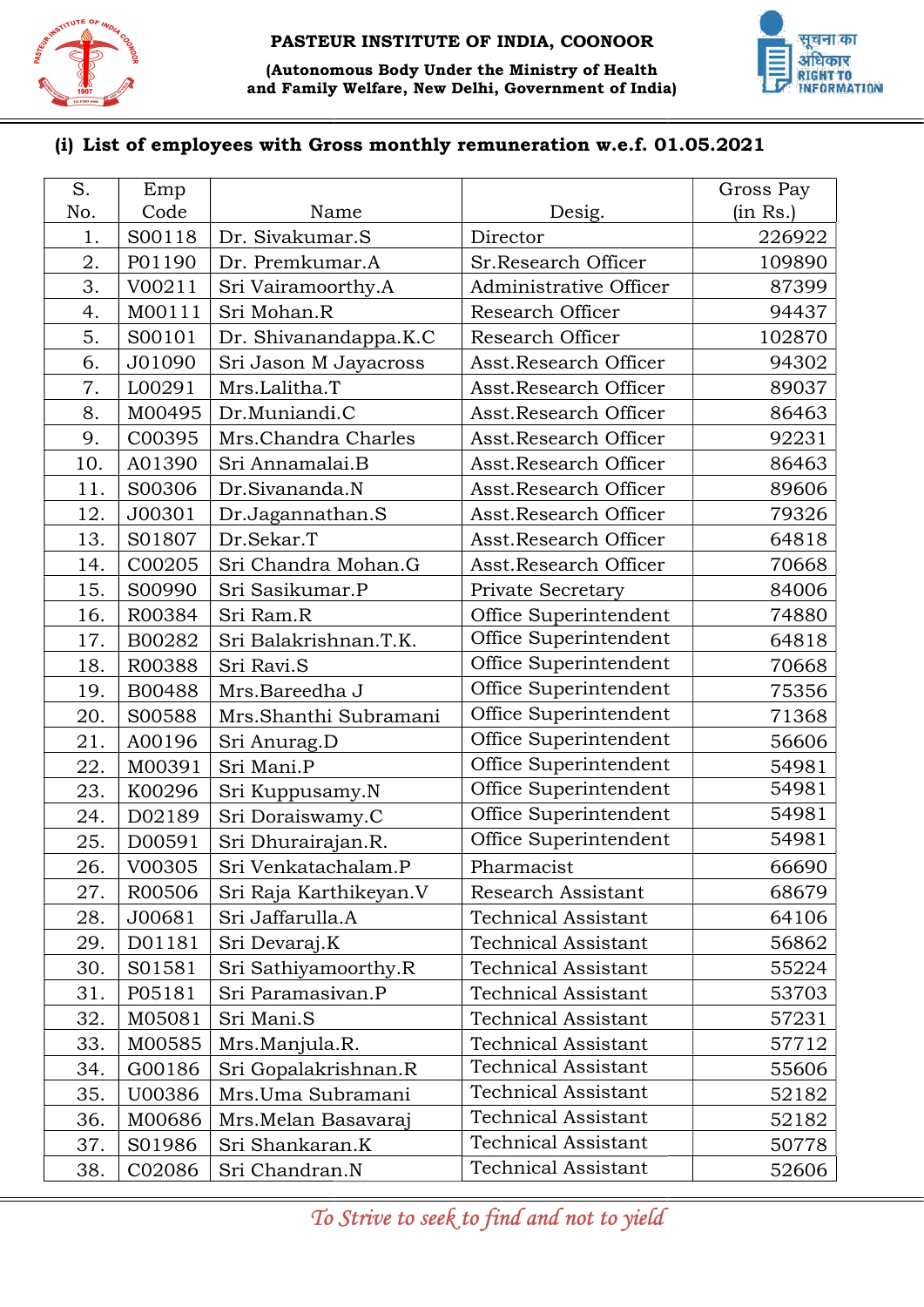

#### (Autonomous Body Under the Ministry of Health and Family Welfare, New Delhi, Government of India)



| 39. | L05481 | Sri Lakshmanan.B       | <b>Technical Assistant</b>  | 53703 |
|-----|--------|------------------------|-----------------------------|-------|
| 40. | P05581 | Sri Peter. S           | <b>Technical Assistant</b>  | 57231 |
| 41. | R01889 | Sri Rajappa A          | Supervisor                  | 63356 |
| 42. | S01789 | Sri Sridharan.M.E.     | Supervisor                  | 63356 |
| 43. | M01682 | Sri Muthu. V           | Laboratory Technician       | 51480 |
| 44. | S03085 | Sri Subramani.M        | Laboratory Technician       | 45981 |
| 45. | R02185 | Sri Raju.M.B.          | Laboratory Technician       | 50076 |
| 46. | R02385 | Sri Radhakrishnan.M    | Laboratory Technician       | 53356 |
| 47. | V02785 | Sri Vadivelu.C         | Laboratory Technician       | 50076 |
| 48. | S02685 | Sri Sundaram.B.B.      | Laboratory Technician       | 50076 |
| 49. | G02885 | Sri Gunasekaran.R      | Laboratory Technician       | 50076 |
| 50. | A00293 | Sri Alexander Joseph.C | Maint. Technician           | 58856 |
| 51. | R00493 | Sri Ravi.R.            | Maint. Technician           | 57231 |
| 52. | S01291 | Sri Saravanan.R        | Maint. Technician           | 44694 |
| 53. | N00193 | Sri Nataraj.B          | Maint. Technician           | 52182 |
| 54. | Y02186 | Sri Yesudoss.R         | Staff Car Driver Gr-I       | 68679 |
| 55. | K00104 | Sri Karthick.B         | <b>Upper Division Clerk</b> | 46231 |
| 56. | P00204 | Sri Praveen.Y.D.       | <b>Upper Division Clerk</b> | 46231 |
| 57. | P03185 | Sri Periaswamy.P       | Lab. Assistant              | 53356 |
| 58. | D03485 | Sri Devanbu.S          | Lab. Assistant              | 53356 |
| 59. | M00486 | Sri Murugan.M          | Lab. Assistant              | 50076 |
| 60. | C00986 | Sri Chandrasekaran.S   | Lab. Assistant              | 53356 |
| 61. | S01086 | Sri Sivalingam.B       | Lab. Assistant              | 48672 |
| 62. | E01386 | Sri Elancheran.K       | Lab. Assistant              | 51856 |
| 63. | G01486 | Sri Gunasekaran.M      | Lab. Assistant              | 51856 |
| 64. | M01286 | Sri Manoharan.K        | Lab. Assistant              | 51856 |
| 65. | S00888 | Sri Siddayan.R         | Lab. Assistant              | 50356 |
| 66. | V01488 | Sri Vasudevan.R        | Lab. Assistant              | 47268 |
| 67. | D01588 | Sri Durai.R            | Lab. Assistant              | 47268 |
| 68. | R01088 | Sri Ravichandran.K     | Lab. Assistant              | 47268 |
| 69. | N01188 | Sri Natarajan.T        | Lab. Assistant              | 50356 |
| 70. | S01288 | Sri Sreenivasan.R      | Lab. Assistant              | 47268 |
| 71. | T00289 | Sri Thiyagarajan.M     | Lab. Assistant              | 50356 |
| 72. | G00389 | Sri Gangadharan.S      | Lab. Assistant              | 50356 |
| 73. | V00689 | Sri Vincent Heuman.Y   | Lab. Assistant              | 50356 |
| 74. | V00989 | Sri Velmurugan.A       | Lab. Assistant              | 50356 |
| 75. | M01089 | Sri Murugan.S          | Lab. Assistant              | 47268 |
| 76. | M01189 | Sri M.Murugan          | Lab. Assistant              | 47268 |
| 77. | S01689 | Sri Surendran.D        | Lab. Assistant              | 50356 |
|     |        | Sri Dharmaraj          | Lab. Assistant              |       |
| 78. | D01589 | Shanmugam.R            |                             | 50356 |

To Strive to seek to find and not to yield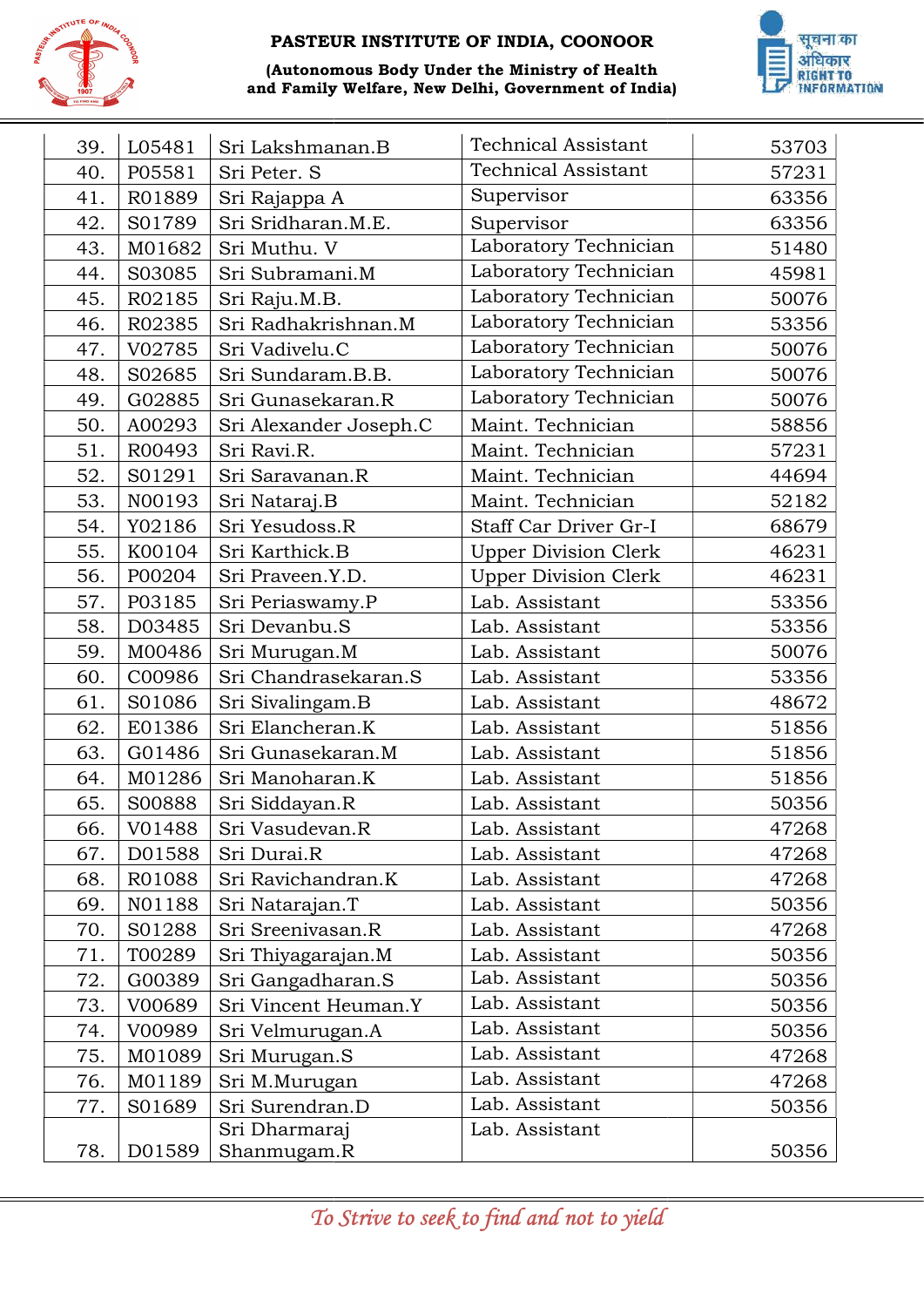

# (Autonomous Body Under the Ministry of Health and Family Welfare, New Delhi, Government of India)



| 79.  | A01989 | Sri Anandan.S                                                    | Lab. Assistant                                                                 | 45981 |
|------|--------|------------------------------------------------------------------|--------------------------------------------------------------------------------|-------|
| 80.  | G00589 | Sri Ganesan.K                                                    | Lab. Assistant                                                                 | 45981 |
| 81.  | J00491 | Mrs.Jayalakshmi.B                                                | Lab. Assistant                                                                 | 47231 |
| 82.  | G00691 | Sri Ganesan.M                                                    | Lab. Assistant                                                                 | 47231 |
| 83.  | R00905 | Sri Radhakrishnan.V                                              | Maint.Assistant                                                                | 47606 |
| 84.  | T00187 | Sri Thanaraj.G                                                   | T/V Driver Gr II                                                               | 67106 |
| 85.  | R01091 | Sri Rajendran.P                                                  | T/V Driver Gr II                                                               | 60606 |
| 86.  | D01191 | Mrs.Dhanamani<br>Murugesan                                       | Multi Tasking Staff                                                            | 47231 |
| 87.  | R00195 | Sri Raghu.R                                                      | Multi Tasking Staff                                                            | 45856 |
| 88.  | S00292 | Miss Saroja.B                                                    | Multi Tasking Staff                                                            | 47231 |
| 89.  | S00295 | Sri Saravanamoorthy.G                                            | Multi Tasking Staff                                                            | 45856 |
| 90.  | R00595 | Sri Ramu.B                                                       | Multi Tasking Staff                                                            | 45856 |
| 91.  | M00695 | Sri Murali.L                                                     | Multi Tasking Staff                                                            | 43056 |
| 92.  | R00795 | Sri Ramadass.N                                                   | <b>Multi Tasking Staff</b>                                                     | 43056 |
| 93.  | R00890 | Sri Ravindran.M                                                  | Multi Tasking Staff                                                            | 44694 |
| 94.  | P00498 | Mrs.Parvathi.R                                                   | Multi Tasking Staff                                                            | 43356 |
| 95.  | G00199 | Mrs.Geetha.M                                                     | <b>Multi Tasking Staff</b>                                                     | 43356 |
| 96.  | M01186 | Sri Min Bahadur Katri                                            | Multi Tasking Staff                                                            | 47268 |
| 97.  | B00687 | Sri Bommiraj Bahadur                                             | Multi Tasking Staff                                                            | 44694 |
| 98.  | K00198 | Mrs.Kalavathi.K                                                  | Multi Tasking Staff                                                            | 45856 |
| 99.  | K00398 | Mrs.Kamatchi.R                                                   | Multi Tasking Staff                                                            | 40716 |
| 100. | S00299 | Mrs.Shanthi Rajkumar                                             | <b>Multi Tasking Staff</b>                                                     | 40716 |
| 101. | S00300 | Mrs.Sivarani.S                                                   | Multi Tasking Staff                                                            | 42106 |
| 102. | L00501 | Mrs.Latha.D.R.                                                   | <b>Multi Tasking Staff</b>                                                     | 40981 |
| 103. | R00601 | Sri Ramesh.G                                                     | Multi Tasking Staff                                                            | 38493 |
| 104. | B00298 | Sri Balasubramani.S                                              | Multi Tasking Staff                                                            | 37440 |
| 105. | J01005 | Sri Jithendran.A.K.                                              | Multi Tasking Staff                                                            | 39856 |
| 106. | S01105 | Sri Senthilkumar.A                                               | Multi Tasking Staff                                                            | 39856 |
| 107. | A00806 | Sri Anandan.P.K.                                                 | Multi Tasking Staff                                                            | 38731 |
| 108. | V00906 | Sri Vinoth.R                                                     | Multi Tasking Staff                                                            | 38731 |
| 109. | H01106 | Sri Haldurai.B.N.                                                | Multi Tasking Staff                                                            | 38731 |
| 110. | S01206 | Sri Saravanan.G                                                  | Multi Tasking Staff                                                            | 36387 |
| 111. | P01406 | Mrs.Pavithra.S                                                   | Multi Tasking Staff                                                            | 38731 |
| 112. | M00108 | Mrs.Mahalakshmi.M                                                | <b>Multi Tasking Staff</b>                                                     | 38712 |
|      |        | (ii) System of compensation as provided in its regulations : Nil | 1.11. No of employees against whom Disciplinary action has been proposed/taken |       |

# 1.11. No of employees against whom Disciplinary action has been proposed/taken:

i. Pending for Minor penalty or major penalty proceedings: Nil